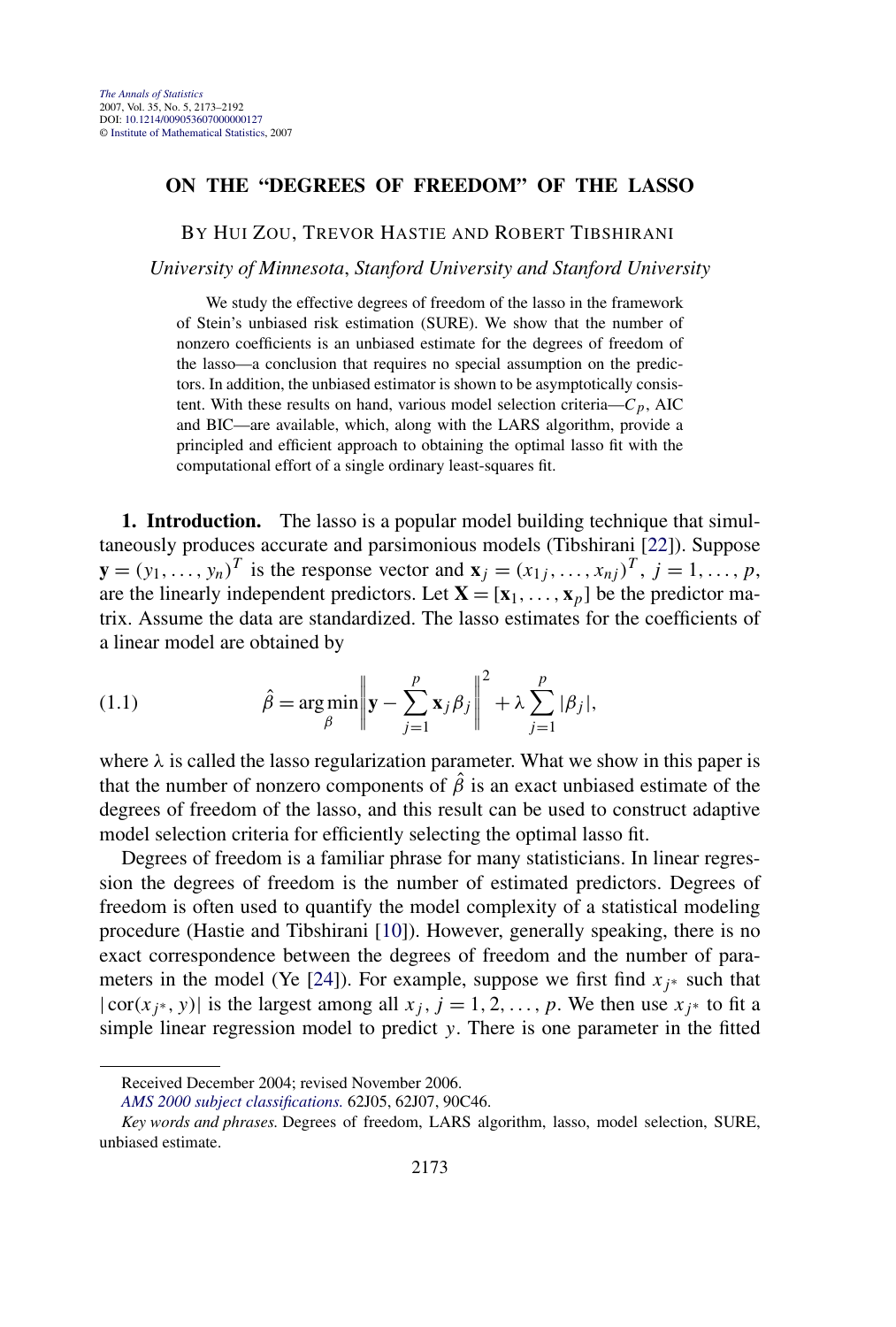model, but the degrees of freedom is greater than one, because we have to take into account the stochastic search of  $x_j$ <sup>\*</sup>.

Stein's unbiased risk estimation (SURE) theory (Stein [\[21\]](#page-19-0)) gives a rigorous definition of the degrees of freedom for any fitting procedure. Given a model fitting method  $\delta$ , let  $\hat{\mu} = \delta(y)$  represent its fit. We assume that given the **x**'s, **y** is generated according to  $y \sim (\mu, \sigma^2 I)$ , where  $\mu$  is the true mean vector and  $\sigma^2$  is the common variance. It is shown (Efron [\[4\]](#page-18-0)) that the degrees of freedom of  $\delta$  is

(1.2) 
$$
df(\hat{\boldsymbol{\mu}}) = \sum_{i=1}^{n} cov(\hat{\mu}_i, y_i) / \sigma^2.
$$

For example, if  $\delta$  is a linear smoother, that is,  $\hat{\mu} = Sy$  for some matrix **S** independent of **y**, then we have  $cov(\hat{\mu}, y) = \sigma^2 S$ ,  $df(\hat{\mu}) = tr(S)$ . SURE theory also reveals the statistical importance of the degrees of freedom. With *df* defined in (1.2), we can employ the covariance penalty method to construct a  $C_p$ -type statistic as

(1.3) 
$$
C_p(\hat{\boldsymbol{\mu}}) = \frac{\|\mathbf{y} - \hat{\boldsymbol{\mu}}\|^2}{n} + \frac{2df(\hat{\boldsymbol{\mu}})}{n}\sigma^2.
$$

Efron [\[4\]](#page-18-0) showed that  $C_p$  is an unbiased estimator of the true prediction error, and in some settings it offers substantially better accuracy than cross-validation and related nonparametric methods. Thus degrees of freedom plays an important role in model assessment and selection. Donoho and Johnstone [\[3\]](#page-18-0) used the SURE theory to derive the degrees of freedom of soft thresholding and showed that it leads to an adaptive wavelet shrinkage procedure called *SureShrink*. Ye [\[24\]](#page-19-0) and Shen and Ye [\[20\]](#page-19-0) showed that the degrees of freedom can capture the inherent uncertainty in modeling and frequentist model selection. Shen and Ye [\[20\]](#page-19-0) and Shen, Huang and Ye [\[19\]](#page-19-0) further proved that the degrees of freedom provides an adaptive model selection criterion that performs better than the fixed-penalty model selection criteria.

The lasso is a regularization method which does automatic variable selection. As shown in Figure [1](#page-2-0) (the left panel), the lasso continuously shrinks the coefficients toward zero as *λ* increases; and some coefficients are shrunk to exactly zero if *λ* is sufficiently large. Continuous shrinkage also often improves the prediction accuracy due to the bias–variance trade-off. Detailed discussions on variable selection via penalization are given in Fan and Li [\[6\]](#page-19-0), Fan and Peng [\[8\]](#page-19-0) and Fan and Li [\[7\]](#page-19-0). In recent years the lasso has attracted a lot of attention in both the statistics and machine learning communities. It is of great interest to know the degrees of freedom of the lasso for any given regularization parameter *λ* for selecting the optimal lasso model. However, it is difficult to derive the analytical expression of the degrees of freedom of many nonlinear modeling procedures, including the lasso. To overcome the analytical difficulty, Ye [\[24\]](#page-19-0) and Shen and Ye [\[20\]](#page-19-0) proposed using a data-perturbation technique to numerically compute an (approximately) unbiased estimate for  $df(\hat{\mu})$  when the analytical form of  $\hat{\mu}$  is unavailable. The bootstrap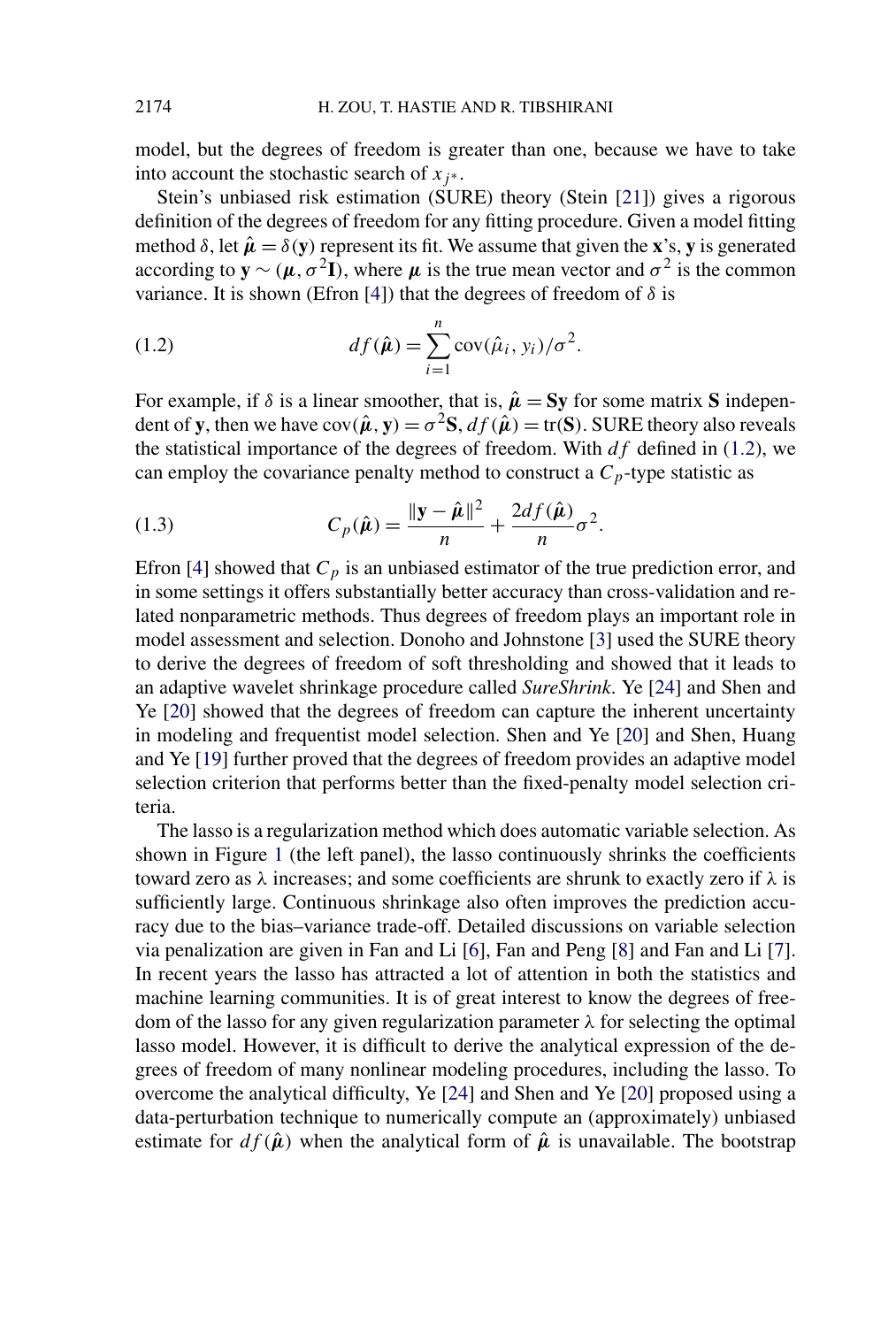<span id="page-2-0"></span>

FIG. 1. *Diabetes data with ten predictors*. *The left panel shows the lasso coefficient estimates*  $\hat{\beta}_j$ ,  $j = 1, 2, ..., 10$ , *for the diabetes study. The lasso coefficient estimates are piece-wise linear functions of λ* (*Osborne*, *Presnell and Turlach* [\[15\]](#page-19-0) *and Efron*, *Hastie*, *Johnstone and Tibshirani* [\[5\]](#page-18-0)), *hence they are piece-wise nonlinear as functions of*  $log(1 + \lambda)$ . *The right panel shows the curve of the proposed unbiased estimate for the degrees of freedom of the lasso*.

(Efron [\[4\]](#page-18-0)) can also be used to obtain an (approximately) unbiased estimator of the degrees of freedom. This kind of approach, however, can be computationally expensive. It is an interesting problem of both theoretical and practical importance to derive rigorous analytical results on the degrees of freedom of the lasso.

In this work we study the degrees of freedom of the lasso in the framework of SURE. We show that for any given  $\lambda$  the number of nonzero predictors in the model is an unbiased estimate for the degrees of freedom. This is a finite-sample exact result and the result holds as long as the predictor matrix is a full rank matrix. The importance of the exact finite-sample unbiasedness is emphasized in Efron [\[4\]](#page-18-0), Shen and Ye [\[20\]](#page-19-0) and Shen and Huang [\[18\]](#page-19-0). We show that the unbiased estimator is also consistent. As an illustration, the right panel in Figure 1 displays the unbiased estimate for the degrees of freedom as a function of  $\lambda$  for the diabetes data (with ten predictors).

The unbiased estimate of the degrees of freedom can be used to construct  $C_p$ and BIC type model selection criteria. The  $C_p$  (or BIC) curve is easily obtained once the lasso solution paths are computed by the LARS algorithm (Efron, Hastie, Johnstone and Tibshirani [\[5\]](#page-18-0)). Therefore, with the computational effort of a single OLS fit, we are able to find the optimal lasso fit using our theoretical results. Note that  $C_p$  is a finite-sample result and relies on its unbiasedness for prediction error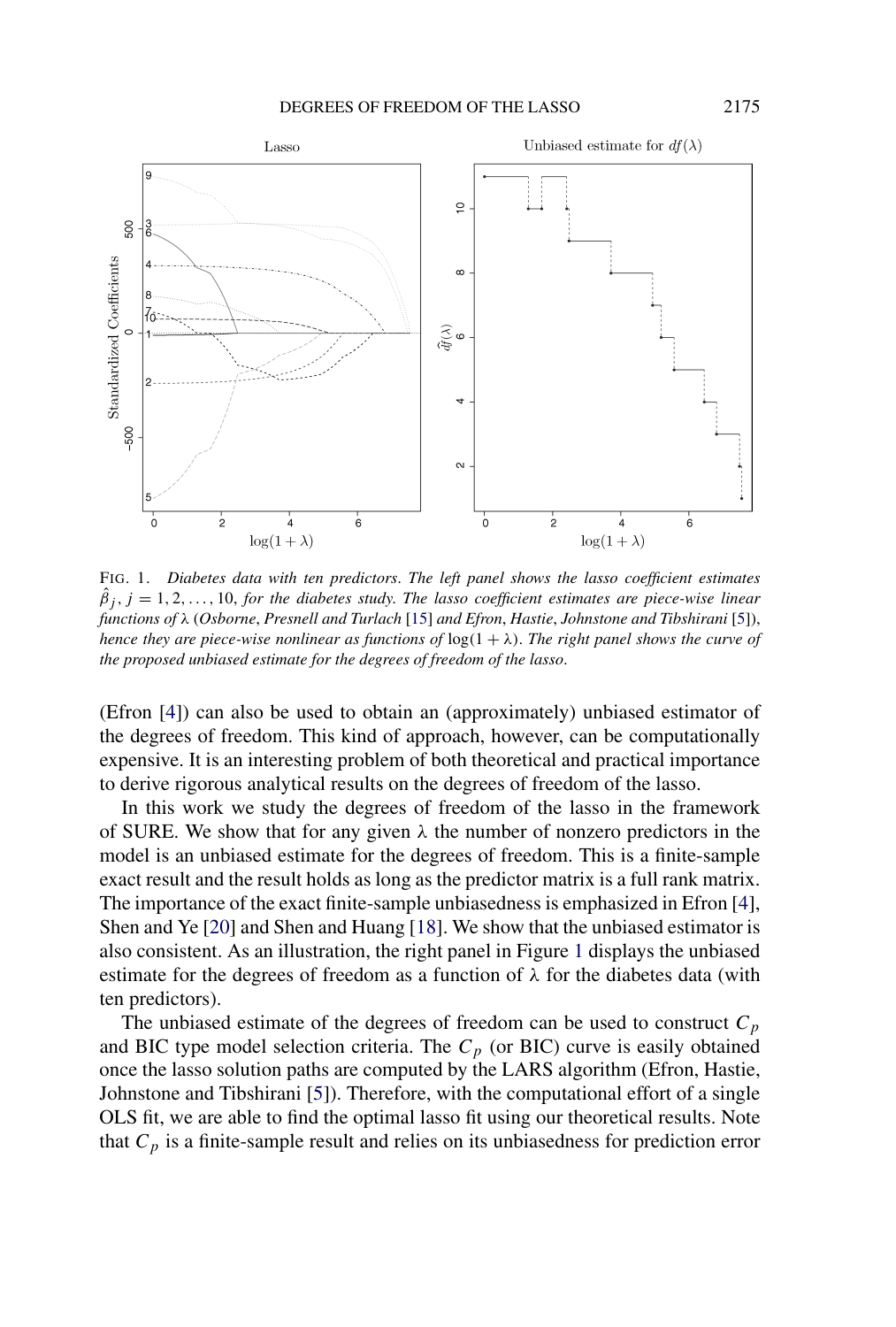

FIG. 2. *The diabetes data*: *Cp and BIC curves with ten* (*top*) *and* 64 (*bottom*) *predictors*. *In the top panel Cp and BIC select the same model with seven nonzero coefficients*. *In the bottom panel*, *Cp selects a model with* 15 *nonzero coefficients and BIC selects a model with* 11 *nonzero coefficients*.

as a basis for model selection (Shen and Ye [\[20\]](#page-19-0), Efron [\[4\]](#page-18-0)). For this purpose, an unbiased estimate of the degrees of freedom is sufficient. We illustrate the use of  $C_p$  and BIC on the diabetes data in Figure 2, where the selected models are indicated by the broken vertical lines.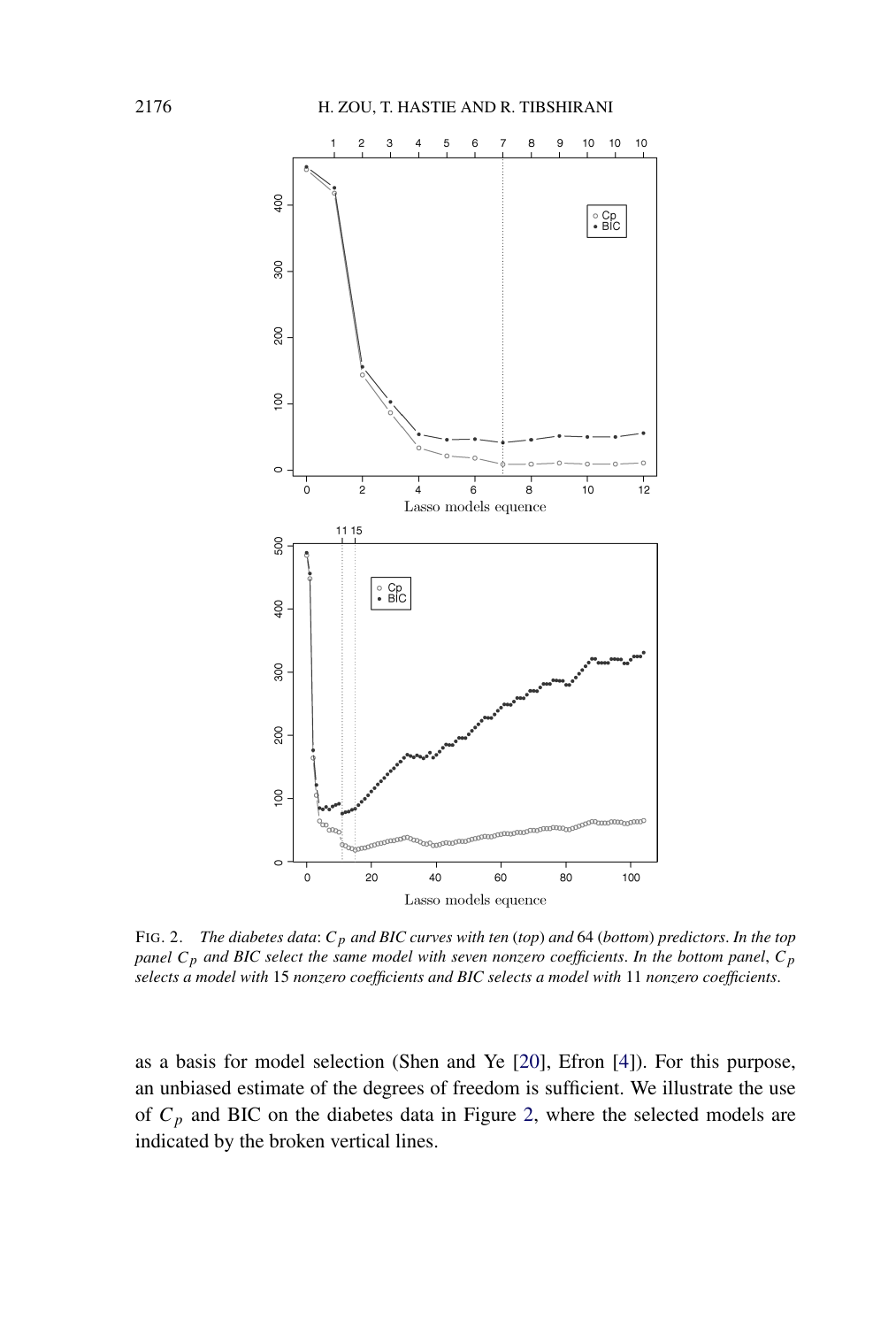<span id="page-4-0"></span>The rest of the paper is organized as follows. We present the main results in Section 2. We construct model selection criteria— $C_p$  or BIC—using the degrees of freedom. In Section [3](#page-10-0) we discuss the conjecture raised in [\[5\]](#page-18-0). Section [4](#page-13-0) contains some technical proofs. Discussion is in Section [5.](#page-18-0)

**2. Main results.** We first define some notation. Let  $\hat{\mu}_{\lambda}$  be the lasso fit using the representation [\(1.1\)](#page-0-0).  $\hat{\mu}_i$  is the *i*th component of  $\hat{\mu}$ . For convenience, we let  $df(\lambda)$  stand for  $df(\hat{\boldsymbol{\mu}}_{\lambda})$ , the degrees of freedom of the lasso. Suppose **M** is a matrix with *p* columns. Let *§* be a subset of the indices  $\{1, 2, ..., p\}$ . Denote by  $M_{\delta}$  the submatrix  $M_{\delta} = [\cdots M_j \cdots]_{j \in \delta}$ , where  $M_j$  is the *j*th column of M. Similarly, define  $\beta_{\delta} = (\cdots \beta_i \cdots)_{i \in \delta}$  for any vector  $\beta$  of length *p*. Let Sgn(·*)* be the sign function:  $\text{Sgn}(x) = 1$  if  $x > 0$ ;  $\text{Sgn}(x) = 0$  if  $x = 0$ ;  $\text{Sgn}(x) = -1$  if  $x = -1$ . Let  $B = \{j : \text{Sgn}(\beta) \neq 0\}$  be the *active set* of  $\beta$ , where  $\text{Sgn}(\beta)$  is the sign vector of  $\beta$ given by  $\text{Sgn}(\beta)_j = \text{Sgn}(\beta_j)$ . We denote the active set of  $\hat{\beta}(\lambda)$  as  $\mathcal{B}(\lambda)$  and the corresponding sign vector  $\text{Sgn}(\hat{\beta}(\lambda))$  as  $\text{Sgn}(\lambda)$ . We do not distinguish between the index of a predictor and the predictor itself.

2.1. *The unbiased estimator of*  $df(\lambda)$ *.* Before delving into the technical details, let us review some characteristics of the lasso solution (Efron et al. [\[5\]](#page-18-0)). For a given response vector **y**, there is a *finite* sequence of *λ*'s,

(2.1)  $λ_0 > λ_1 > λ_2 > \cdots > λ_K = 0,$ 

such that:

- For all  $\lambda > \lambda_0$ ,  $\hat{\beta}(\lambda) = 0$ .
- In the interior of the interval  $(\lambda_{m+1}, \lambda_m)$ , the active set  $\mathcal{B}(\lambda)$  and the sign vector  $\text{Sgn}(\lambda)_{\mathcal{B}(\lambda)}$  are constant with respect to  $\lambda$ . Thus we write them as  $\mathcal{B}_m$  and  $\text{Sgn}_m$ for convenience.

The active set changes at each  $\lambda_m$ . When  $\lambda$  decreases from  $\lambda = \lambda_m - 0$ , some predictors with zero coefficients at  $\lambda_m$  are about to have nonzero coefficients; thus they join the active set  $\mathcal{B}_m$ . However, as  $\lambda$  approaches  $\lambda_{m+1}$  + 0 there are possibly some predictors in  $\mathcal{B}_m$  whose coefficients reach zero. Hence we call  $\{\lambda_m\}$  the *transition points.* Any  $\lambda \in [0, \infty) \setminus {\{\lambda_m\}}$  is called a nontransition point.

THEOREM 1.  $\forall \lambda$  *the lasso fit*  $\hat{\mu}_{\lambda}(y)$  *is a uniformly Lipschitz function on* **y**. *The degrees of freedom of*  $\hat{\mu}_{\lambda}(y)$  *equal the expectation of the effective set*  $\mathcal{B}_{\lambda}$ *, that is,* 

$$
(2.2) \t df(\lambda) = E|\mathcal{B}_{\lambda}|.
$$

*The identity* (2.2) *holds as long as* **X** *is full rank, that is, rank*( $X$ ) = *p*.

Theorem 1 shows that  $\widehat{df}(\lambda) = |\mathcal{B}_{\lambda}|$  is an unbiased estimate for  $df(\lambda)$ . Thus  $d\tilde{f}(\lambda)$  suffices to provide an exact unbiased estimate to the true prediction risk of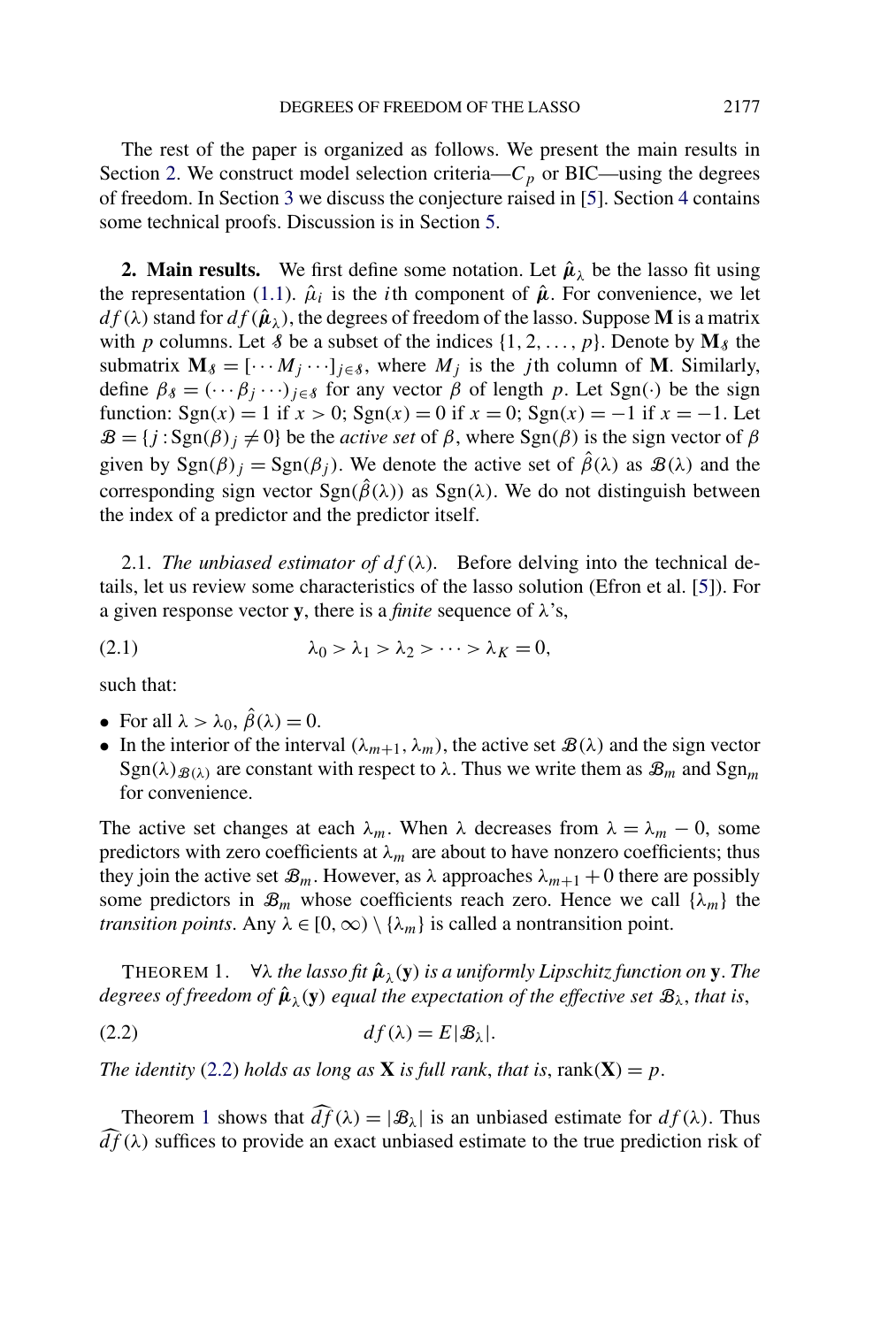<span id="page-5-0"></span>the lasso. The importance of the exact finite-sample unbiasedness is emphasized in Efron [\[4\]](#page-18-0), Shen and Ye [\[20\]](#page-19-0) and Shen and Huang [\[18\]](#page-19-0). Our result is also computationally friendly. Given any data set, the entire solution paths of the lasso are computed by the LARS algorithm (Efron et al. [\[5\]](#page-18-0)); then the unbiased estimator  $d\vec{f}(\lambda) = |\mathcal{B}_{\lambda}|$  is easily obtained without any extra effort.

To prove Theorem [1](#page-4-0) we shall proceed by proving a series of lemmas whose proofs are relegated to Section [4](#page-13-0) for the sake of presentation.

LEMMA 1. *Suppose*  $\lambda \in (\lambda_{m+1}, \lambda_m)$ .  $\hat{\beta}(\lambda)$  *are the lasso coefficient estimates. Then we have*

(2.3) 
$$
\hat{\beta}(\lambda)_{\mathcal{B}_m} = (\mathbf{X}_{\mathcal{B}_m}^T \mathbf{X}_{\mathcal{B}_m})^{-1} \left( \mathbf{X}_{\mathcal{B}_m}^T \mathbf{y} - \frac{\lambda}{2} \operatorname{Sgn}_m \right).
$$

LEMMA 2. *Consider the transition points*  $\lambda_m$  *and*  $\lambda_{m+1}$ ,  $\lambda_{m+1} \geq 0$ .  $\mathcal{B}_m$  *is the active set in*  $(\lambda_{m+1}, \lambda_m)$ . *Suppose i*<sub>add</sub> *is an index added into*  $\mathcal{B}_m$  *at*  $\lambda_m$  *and its index in*  $\mathcal{B}_m$  *is i*<sup>\*</sup>, *that is*, *i*<sub>add</sub> =  $(\mathcal{B}_m)_{i^*}$ . *Denote by*  $(a)_k$  *the kth element of the vector a*. We can express the transition point  $\lambda_m$  *as* 

(2.4) 
$$
\lambda_m = \frac{2((\mathbf{X}_{\mathcal{B}_m}^T \mathbf{X}_{\mathcal{B}_m})^{-1} \mathbf{X}_{\mathcal{B}_m}^T \mathbf{y})_{i^*}}{((\mathbf{X}_{\mathcal{B}_m}^T \mathbf{X}_{\mathcal{B}_m})^{-1} \mathbf{S} \mathbf{g} \mathbf{n}_m)_{i^*}}.
$$

*Moreover, if j*<sub>drop</sub> *is a dropped* (*if there is any*) *index at*  $\lambda_{m+1}$  *and*  $j_{drop} = (\mathcal{B}_m)_{i^*}$ , *then*  $\lambda_{m+1}$  *can be written as* 

(2.5) 
$$
\lambda_{m+1} = \frac{2((\mathbf{X}_{\mathcal{B}_m}^T \mathbf{X}_{\mathcal{B}_m})^{-1} \mathbf{X}_{\mathcal{B}_m}^T \mathbf{y})_{j^*}}{((\mathbf{X}_{\mathcal{B}_m}^T \mathbf{X}_{\mathcal{B}_m})^{-1} \mathbf{S} \mathbf{g} \mathbf{n}_m)_{j^*}}.
$$

LEMMA 3.  $\forall \lambda > 0$ ,  $\exists$  *a null set*  $\mathcal{N}_\lambda$  *which is a finite collection of hyperplanes in*  $\mathbb{R}^n$ . *Let*  $\mathcal{G}_\lambda = \mathbb{R}^n \setminus \mathcal{N}_\lambda$ . *Then*  $\forall y \in \mathcal{G}_\lambda$ ,  $\lambda$  *is not any of the transition points, that*  $is, \lambda \notin {\lambda(\mathbf{y})_m}$ .

LEMMA 4.  $\forall \lambda$ ,  $\hat{\beta}_{\lambda}(\mathbf{y})$  *is a continuous function of* **y**.

LEMMA 5. *Fix any*  $λ > 0$  *and consider* *as defined in Lemma* **3.** *The active set*  $\mathcal{B}(\lambda)$  *and the sign vector*  $\text{Sgn}(\lambda)$  *are locally constant with respect to* **y**.

LEMMA 6. Let  $\mathcal{G}_0 = \mathbb{R}^n$ . *Fix an arbitrary*  $\lambda \geq 0$ . *On the set*  $\mathcal{G}_\lambda$  *with full measure as defined in Lemma* 3, *the lasso fit*  $\hat{\mu}_{\lambda}(y)$  *is uniformly Lipschitz. Precisely,* 

 $\|\hat{\boldsymbol{\mu}}_{\lambda}(\mathbf{y} + \Delta \mathbf{y}) - \hat{\boldsymbol{\mu}}_{\lambda}(\mathbf{y})\| \leq \|\Delta \mathbf{y}\|$  *for sufficiently small*  $\Delta \mathbf{y}$ *.* 

*Moreover*, *we have the divergence formula*

$$
(2.7) \t\t \nabla \cdot \hat{\boldsymbol{\mu}}_{\lambda}(\mathbf{y}) = |\mathcal{B}_{\lambda}|.
$$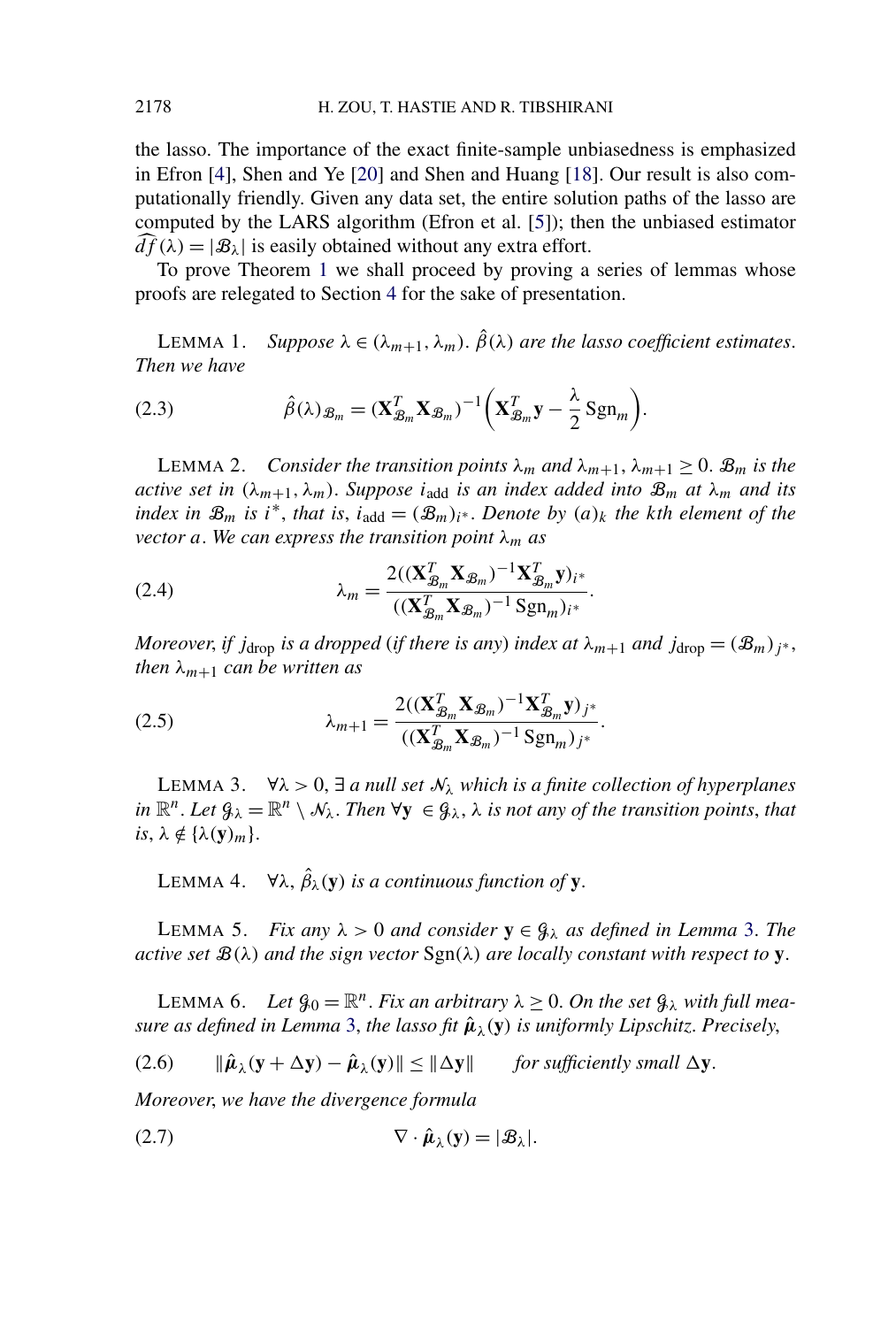PROOF OF THEOREM [1.](#page-4-0) Theorem [1](#page-4-0) is obviously true for  $\lambda = 0$ . We only need to consider  $\lambda > 0$ . By Lemma [6](#page-5-0)  $\hat{\mu}_{\lambda}(\mathbf{y})$  is uniformly Lipschitz on  $\mathcal{G}_{\lambda}$ . Moreover,  $\hat{\mu}_{\lambda}(y)$  is a continuous function of y, and thus  $\hat{\mu}_{\lambda}(y)$  is uniformly Lipschitz on  $\mathbb{R}^{n}$ . Hence  $\hat{\mu}_{\lambda}(y)$  is *almost differentiable*; see Meyer and Woodroofe [\[14\]](#page-19-0) and Efron et al. [\[5\]](#page-18-0). Then [\(2.2\)](#page-4-0) is obtained by invoking Stein's lemma (Stein [\[21\]](#page-19-0)) and the divergence formula  $(2.7)$ .  $\Box$ 

2.2. *Consistency of the unbiased estimator*  $\widehat{df}(\lambda)$ . In this section we show that the obtained unbiased estimator  $\widehat{df}(\lambda)$  is also consistent. We adopt the similar setup in Knight and Fu [\[12\]](#page-19-0) for the asymptotic analysis. Assume the following two conditions:

1.  $y_i = \mathbf{x}_i \beta^* + \varepsilon_i$ , where  $\varepsilon_1, \dots, \varepsilon_n$  are i.i.d. normal random variables with mean 0 and variance  $\sigma^2$ , and  $\beta^*$  denotes the fixed unknown regression coefficients. 2.  $\frac{1}{n} \mathbf{X}^T \mathbf{X} \to \mathbf{C}$ , where **C** is a positive definite matrix.

We consider minimizing an objective function  $Z_{\lambda}(\beta)$  defined as

(2.8) 
$$
Z_{\lambda}(\beta) = (\beta - \beta^{*})^{T} \mathbf{C}(\beta - \beta^{*}) + \lambda \sum_{j=1}^{p} |\beta_{j}|.
$$

Optimizing (2.8) is a lasso type problem: minimizing a quadratic objective function with an  $\ell_1$  penalty. There are also a *finite* sequence of transition points { $\lambda_{*m}$ } associated with optimizing (2.8).

THEOREM 2. If  $\frac{\lambda_n^*}{n} \to \lambda^* > 0$ , where  $\lambda^*$  is a nontransition point such that  $\lambda^* \neq \lambda_{*m}$  *for all m, then*  $\widehat{df}(\lambda_n^*) - df(\lambda_n^*) \to 0$  *in probability.* 

PROOF OF THEOREM 2. Consider  $\hat{\beta}^* = \arg \min_{\beta} Z_{\lambda^*}(\beta)$  and let  $\hat{\beta}^{(n)}$  be the lasso solution given in [\(1.1\)](#page-0-0) with  $\lambda = \lambda_n^*$ . Denote  $\mathcal{B}^{(n)} = \{j : \hat{\beta}_j^{(n)} \neq 0, 1 \leq j \leq n\}$ *p*} and  $\mathcal{B}^* = \{j : \hat{\beta}^* \neq 0, 1 \leq j \leq p\}$ . We want to show  $P(\mathcal{B}^{(n)} = \mathcal{B}^*) \rightarrow 1$ . First, let us consider any  $j \in \mathcal{B}^*$ . By Theorem 1 in Knight and Fu [\[12\]](#page-19-0) we know that  $\hat{\beta}^{(n)} \rightarrow p \hat{\beta}^*$ . Then the continuous mapping theorem implies that  $\text{Sgn}(\hat{\beta}_j^{(n)}) \to_p \text{Sgn}(\hat{\beta}_j^*) \neq 0$ , since  $\text{Sgn}(x)$  is continuous at all *x* but zero. Thus  $P(\mathcal{B}^{(n)} \supseteq \mathcal{B}^*) \to 1$ . Second, consider any  $j' \notin \mathcal{B}^*$ . Then  $\hat{\beta}_{j'}^* = 0$ . Since  $\hat{\beta}^*$  is the minimizer of  $Z_{\lambda^*}(\beta)$  and  $\lambda^*$  is not a transition point, by the Karush–Kuhn–Tucker (KKT) optimality condition (Efron et al. [\[5\]](#page-18-0), Osborne, Presnell and Turlach [\[15\]](#page-19-0)), we must have

$$
\lambda^* > 2|\mathbf{C}_{j'}(\beta^* - \hat{\beta}^*)|,
$$

where  $\mathbf{C}_{j'}$  is the *j*'th row vector of **C**. Let  $r^* = \lambda^* - 2|\mathbf{C}_{j'}(\beta^* - \hat{\beta}^*)| > 0$ . Now let us consider  $r_n = \lambda_n^* - 2|\mathbf{x}_{j'}^T(\mathbf{y} - \mathbf{X}\hat{\beta}_n^*)|$ . Note that

(2.10) 
$$
\mathbf{x}_{j'}^T(\mathbf{y}-\mathbf{X}\hat{\beta}_n^*)=\mathbf{x}_{j'}^T\mathbf{X}(\beta^*-\hat{\beta}_n^*)+\mathbf{x}_{j'}^T\boldsymbol{\varepsilon}.
$$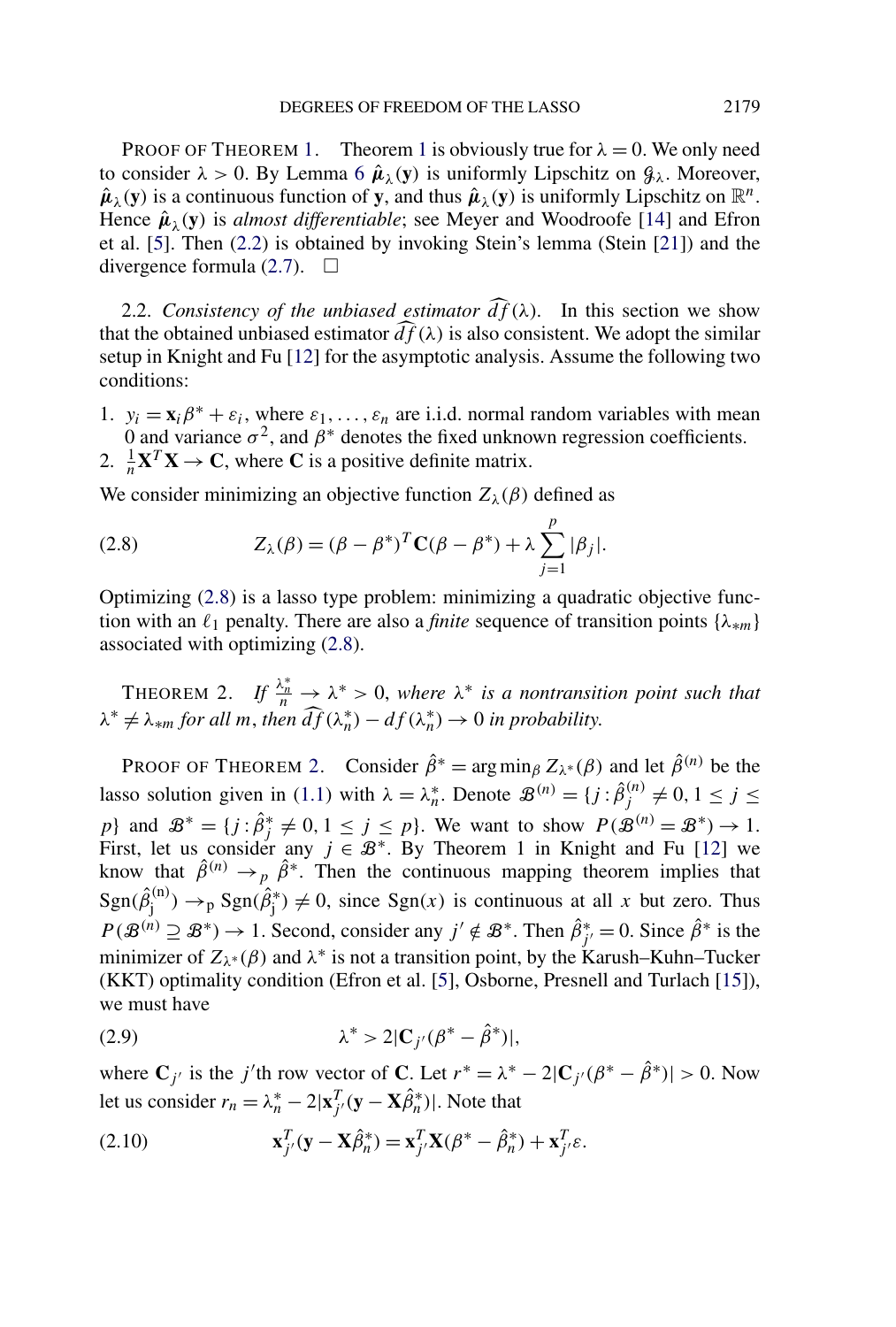<span id="page-7-0"></span>Thus  $\frac{r_n^*}{n} = \frac{\lambda_n^*}{n} - 2\left|\frac{1}{n}\mathbf{x}_{j'}^T\mathbf{X}(\beta^* - \hat{\beta}_n^*) + \mathbf{x}_{j'}^T\epsilon/n\right|$ . Because  $\hat{\beta}^{(n)} \to_p \hat{\beta}^*$  and  $\mathbf{x}_{j'}^T \varepsilon/n \to p$  0, we conclude  $\frac{r_n^*}{n} \to p r^* > 0$ . By the KKT optimality condition,  $r_n^* > 0$  implies  $\hat{\beta}_{j'}^{(n)} = 0$ . Thus  $P(\mathcal{B}^* \supseteq \mathcal{B}^n) \to 1$ . Therefore  $P(\mathcal{B}^{(n)} = \mathcal{B}^*) \to 1$ . Immediately we see  $\widehat{df}(\lambda_n^*) \to_p |\mathcal{B}^*|$ . Then invoking the dominated convergence theorem we have

(2.11) 
$$
df(\lambda_n^*) = E[\widehat{df}(\lambda_n^*)] \to |\mathcal{B}^*|.
$$

So  $\widehat{df}(\lambda_n^*) - df(\lambda_n^*) \to_p 0$ .  $\Box$ 

2.3. *Numerical experiments.* In this section we check the validity of our arguments by a simulation study. Here is the outline of the simulation. We take the 64 predictors in the diabetes data set, which include the quadratic terms and interactions of the original ten predictors. The positive cone condition is violated on the 64 predictors (Efron et al. [\[5\]](#page-18-0)). The response vector **y** is used to fit an OLS model. We compute the OLS estimates  $\hat{\beta}_{ols}$  and  $\hat{\sigma}_{ols}^2$ . Then we consider a synthetic model,

$$
\mathbf{y}^* = \mathbf{X}\boldsymbol{\beta} + N(0, 1)\boldsymbol{\sigma},
$$

where  $\beta = \hat{\beta}_{ols}$  and  $\sigma = \hat{\sigma}_{ols}$ .

Given the synthetic model, the degrees of freedom of the lasso can be numerically evaluated by Monte Carlo methods. For  $b = 1, 2, \ldots, B$ , we independently simulate  $y^*(b)$  from (2.12). For a given  $\lambda$ , by the definition of  $df$ , we need to evaluate  $cov_i = cov(\hat{\mu}_i, y_i^*)$ . Then  $df = \sum_{i=1}^n cov_i / \sigma^2$ . Since  $E[y_i^*] = (\mathbf{X}\beta)_i$  and note that  $cov_i = E[(\hat{\mu}_i - a_i)(y_i^* - (\mathbf{X}\beta)_i)]$  for any fixed known constant  $a_i$ . Then we compute

(2.13) 
$$
\widehat{\text{cov}}_i = \frac{\sum_{b=1}^{B} (\hat{\mu}_i(b) - a_i)(y_i^*(b) - (\mathbf{X}\beta)_i)}{B}
$$

and  $df = \sum_{i=1}^{n} \widehat{\text{cov}}_i / \sigma^2$ . Typically  $a_i = 0$  is used in Monte Carlo calculation. In this work we use  $a_i = (\mathbf{X}\beta)_i$ , for it gives a Monte Carlo estimate for  $df$  with smaller variance than that given by  $a_i = 0$ . On the other hand, we evaluate  $E|\mathcal{B}_\lambda|$ by  $\sum_{b=1}^{B} \widehat{df}(\lambda)_b/B$ . We are interested in  $E|\mathcal{B}_\lambda| - df(\lambda)$ . Standard errors are calculated based on the *B* replications. Figure [3](#page-8-0) shows very convincing pictures to support the identity  $(2.2)$ .

2.4. *Adaptive model selection criteria.* The exact value of  $df(\lambda)$  depends on the underlying model according to Theorem [1.](#page-4-0) It remains unknown to us unless we know the underlying model. Our theory provides a convenient unbiased and consistent estimate of the unknown  $df(\lambda)$ . In the spirit of SURE theory, the good unbiased estimate for  $df(\lambda)$  suffices to provide an unbiased estimate for the prediction error of  $\hat{\mu}_{\lambda}$  as

(2.14) 
$$
C_p(\hat{\boldsymbol{\mu}}) = \frac{\|\mathbf{y} - \hat{\boldsymbol{\mu}}\|^2}{n} + \frac{2}{n} \widehat{df}(\hat{\boldsymbol{\mu}})\sigma^2.
$$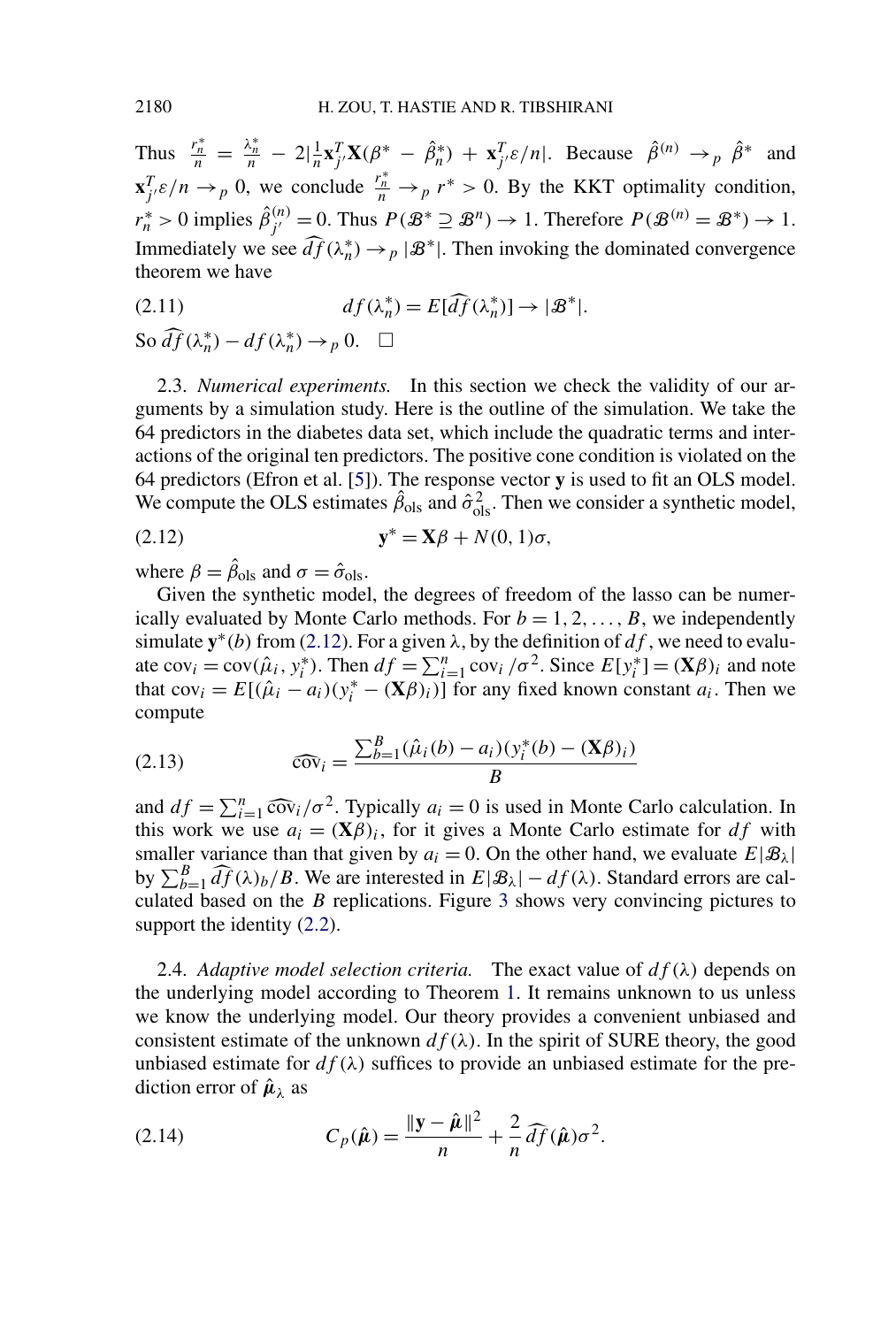<span id="page-8-0"></span>

FIG. 3. *The synthetic model with the* 64 *predictors in the diabetes data*. *In the top panel we compare*  $E|\mathcal{B}_\lambda|$  *with the true degrees of freedom*  $df(\lambda)$  *based on*  $B = 20000$  *Monte Carlo simulations. The solid line is the* 45◦ *line* (*the perfect match*). *The bottom panel shows the estimation bias and its point-wise* 95% *confidence intervals are indicated by the thin dashed lines*. *Note that the zero horizontal line is well inside the confidence intervals*.

Consider the  $C_p$  curve as a function of the regularization parameter  $\lambda$ . We find the optimal *λ* that minimizes  $C_p$ . As shown in Shen and Ye [\[20\]](#page-19-0), this model selec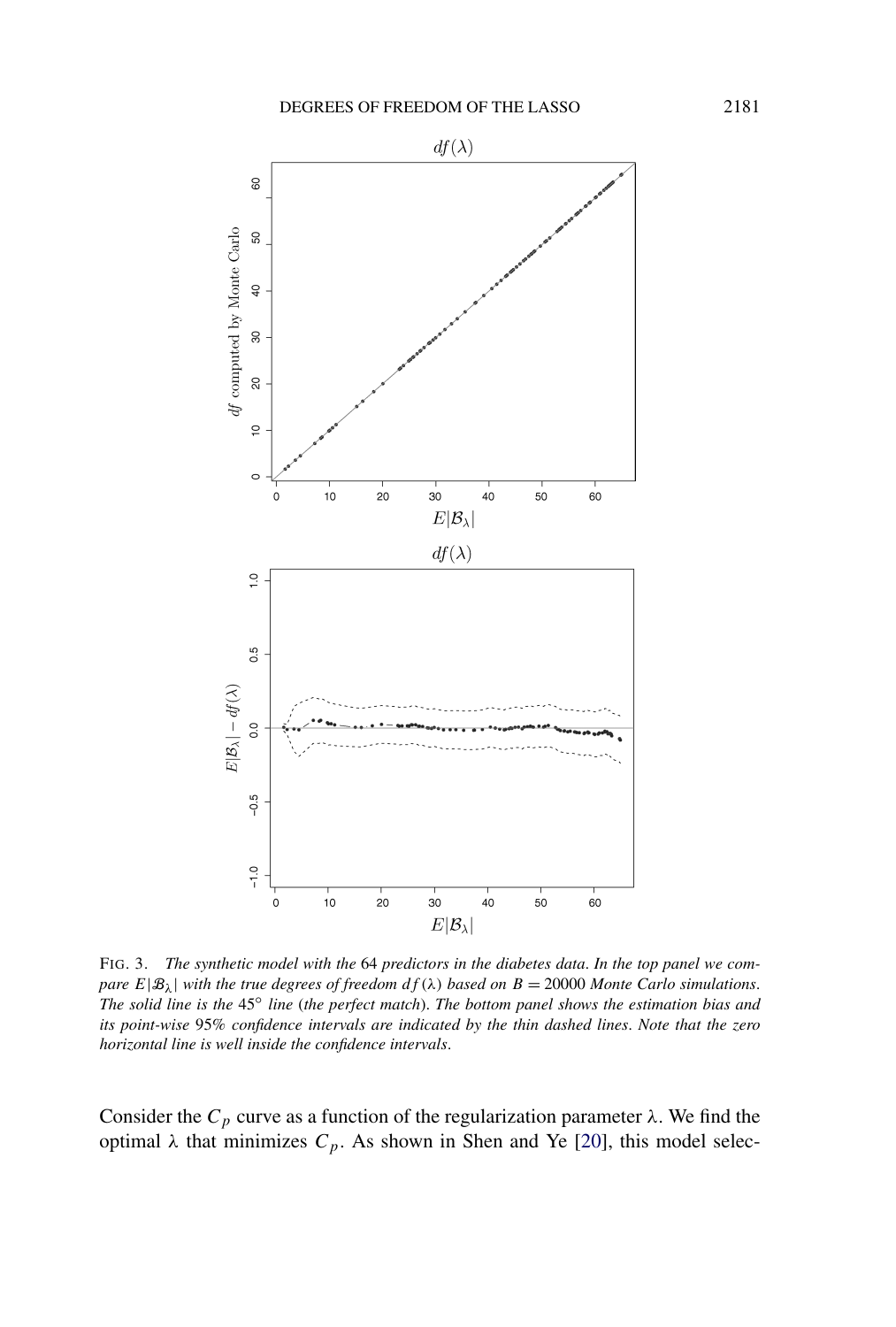<span id="page-9-0"></span>tion approach leads to an adaptively optimal model which essentially achieves the optimal prediction risk as if the ideal tuning parameter were given in advance.

By the connection between Mallows'  $C_p$  (Mallows [\[13\]](#page-19-0)) and AIC (Akaike [\[1\]](#page-18-0)), we use the (generalized )  $C_p$  formula [\(2.14\)](#page-7-0) to equivalently define AIC for the lasso,

(2.15) 
$$
\text{AIC}(\hat{\boldsymbol{\mu}}) = \frac{\|\mathbf{y} - \hat{\boldsymbol{\mu}}\|^2}{n\sigma^2} + \frac{2}{n}\widehat{df}(\hat{\boldsymbol{\mu}}).
$$

The model selection results are identical by  $C_p$  and AIC. Following the usual definition of BIC [\[16\]](#page-19-0), we propose BIC for the lasso as

(2.16) 
$$
\text{BIC}(\hat{\boldsymbol{\mu}}) = \frac{\|\mathbf{y} - \hat{\boldsymbol{\mu}}\|^2}{n\sigma^2} + \frac{\log(n)}{n} \widehat{df}(\hat{\boldsymbol{\mu}}).
$$

AIC and BIC possess different asymptotic optimality. It is well known that AIC tends to select the model with the optimal prediction performance, while BIC tends to identify the true sparse model if the true model is in the candidate list; see Shao [\[17\]](#page-19-0), Yang [\[23\]](#page-19-0) and references therein. We suggest using BIC as the model selection criterion when the sparsity of the model is our primary concern.

Using either AIC or BIC to find the optimal lasso model, we are facing an optimization problem,

(2.17) 
$$
\lambda(\text{optimal}) = \argmin_{\lambda} \frac{\|\mathbf{y} - \hat{\boldsymbol{\mu}}_{\lambda}\|^2}{n\sigma^2} + \frac{w_n}{n} \widehat{df}(\lambda),
$$

where  $w_n = 2$  for AIC and  $w_n = \log(n)$  for BIC. Since the LARS algorithm efficiently solves the lasso solution for all *λ*, finding *λ(*optimal*)* is attainable in principle. In fact, we show that *λ(*optimal*)* is one of the transition points, which further facilitates the searching procedure.

THEOREM 3. *To find λ(*optimal*)*, *we only need to solve*

(2.18) 
$$
m^* = \underset{m}{\arg\min} \frac{\|\mathbf{y} - \hat{\boldsymbol{\mu}}_{\lambda_m}\|^2}{n\sigma^2} + \frac{w_n}{n} \widehat{df}(\lambda_m);
$$

*then*  $\lambda$ (*optimal*) =  $\lambda_{m^*}$ .

PROOF. Let us consider  $\lambda \in (\lambda_{m+1}, \lambda_m)$ . By [\(2.3\)](#page-5-0) we have

$$
(2.19) \qquad \|\mathbf{y} - \hat{\boldsymbol{\mu}}_{\lambda}\|^2 = \mathbf{y}^T (\mathbf{I} - H_{\mathcal{B}_m}) \mathbf{y} + \frac{\lambda^2}{4} \operatorname{Sgn}_m^T (\mathbf{X}_{\mathcal{B}_m}^T \mathbf{X}_{\mathcal{B}_m})^{-1} \operatorname{Sgn}_m,
$$

where  $H_{\mathcal{B}_m} = \mathbf{X}_{\mathcal{B}_m} (\mathbf{X}_{\mathcal{B}_m}^T \mathbf{X}_{\mathcal{B}_m})^{-1} \mathbf{X}_{\mathcal{B}_m}^T$ . Thus we can conclude that  $\|\mathbf{y} - \hat{\boldsymbol{\mu}}_{\lambda}\|^2$  is strictly increasing in the interval  $(\lambda_{m+1}, \lambda_m)$ . Moreover, the lasso estimates are continuous on  $\lambda$ , hence  $\|\mathbf{y} - \hat{\boldsymbol{\mu}}_{\lambda_m}\|^2 > \|\mathbf{y} - \hat{\boldsymbol{\mu}}_{\lambda}\|^2 > \|\mathbf{y} - \hat{\boldsymbol{\mu}}_{\lambda_{m+1}}\|^2$ . On the other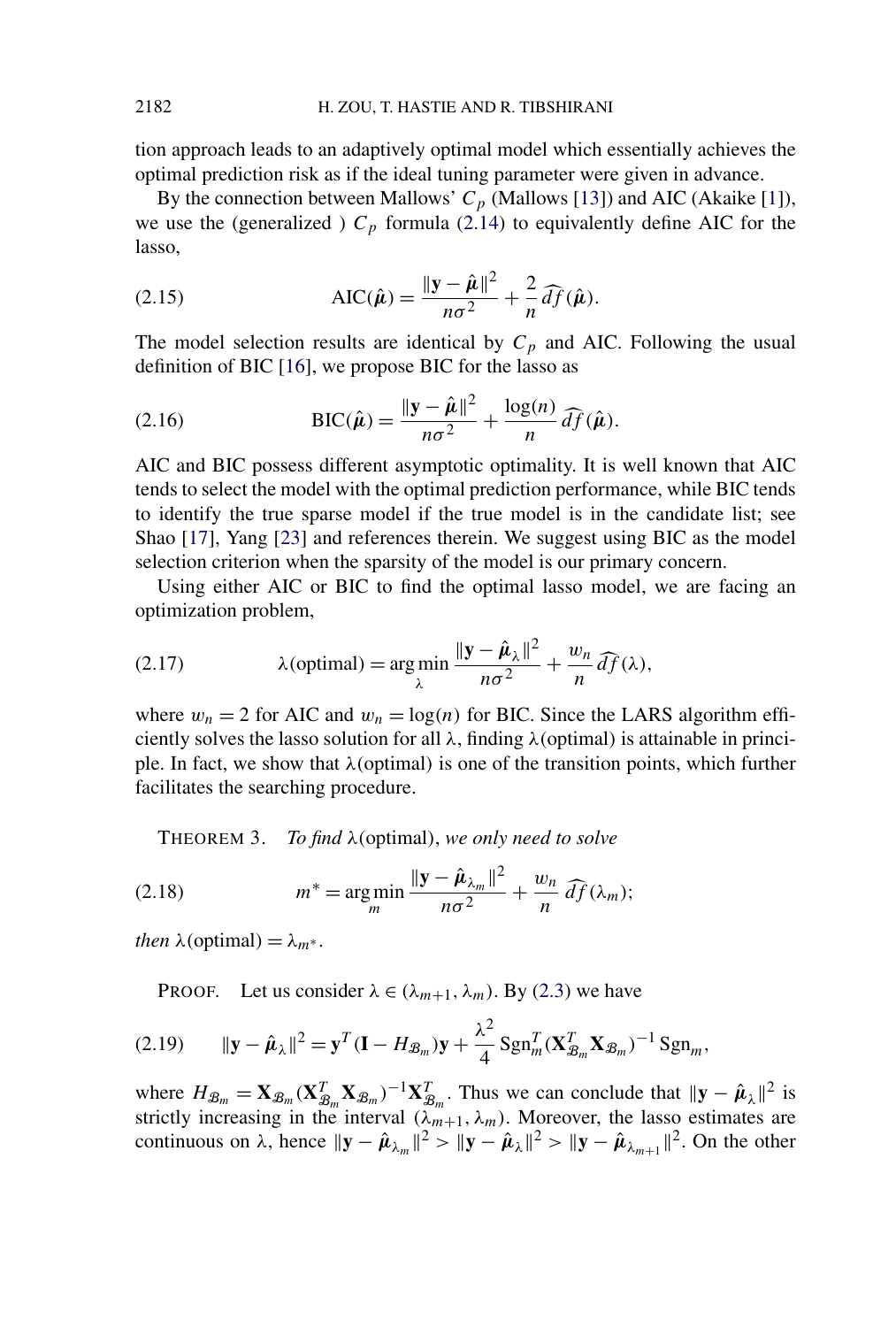<span id="page-10-0"></span>hand, note that  $\widehat{df}(\lambda) = |\mathcal{B}_m| \forall \lambda \in (\lambda_{m+1}, \lambda_m)$  and  $|\mathcal{B}_m| \geq |\mathcal{B}(\lambda_{m+1})|$ . Therefore the optimal choice of  $\lambda$  in  $[\lambda_{m+1}, \lambda_m)$  is  $\lambda_{m+1}$ , which means  $\lambda$ (optimal)  $\in {\lambda_m}$ .  $\Box$ 

According to Theorem [3,](#page-9-0) the optimal lasso model is immediately selected once we compute the entire lasso solution paths by the LARS algorithm. We can finish the whole fitting and tuning process with the computational cost of a single least squares fit.

**3. Efron's conjecture.** Efron et al. [\[5\]](#page-18-0) first considered deriving the analytical form of the degrees of freedom of the lasso. They proposed a stage-wise algorithm called LARS to compute the entire lasso solution paths. They also presented the following conjecture on the degrees of freedom of the lasso:

CONJECTURE 1. *Starting at step* 0, *let*  $m_k^{\text{last}}$  *be the index of the last*  $LARS$ -lasso sequence containing exactly  $k$  nonzero predictors. Then  $df(\hat{\bm{\mu}}_{m_k^{\text{last}}}) = k$ .

Note that Efron et al. [\[5\]](#page-18-0) viewed the lasso as a forward stage-wise modeling algorithm and used the number of steps as the tuning parameter in the lasso: the lasso is regularized by early stopping. In the previous sections we regarded the lasso as a continuous penalization method with  $\lambda$  as its regularization parameter. There is a subtle but important difference between the two views. The *λ* value associated with  $m_k^{\text{last}}$  is a random quantity. In the forward stage-wise modeling view of the lasso, the conjecture cannot be used for the degrees of freedom of the lasso at a general step *k* for a prefixed *k*. This is simply because the number of LARS-lasso steps can exceed the number of all predictors (Efron et al. [\[5\]](#page-18-0)). In contrast, the unbiasedness property of  $\widehat{df}(\lambda)$  holds for all  $\lambda$ .

In this section we provide some justifications for the conjecture:

- We give a much more simplified proof than that in Efron et al. [\[5\]](#page-18-0) to show that the conjecture is true under the positive cone condition.
- Our analysis also indicates that without the positive cone condition the conjecture can be wrong, although *k* is a good approximation of  $df(\hat{\boldsymbol{\mu}}_{m_k^{\text{last}}})$ .
- $\bullet$  We show that the conjecture works appropriately from the model selection perspective. If we use the conjecture to construct AIC (or BIC) to select the lasso fit, then the selected model is identical to that selected by AIC (or BIC) using the exact degrees of freedom results in Section [2.4.](#page-7-0)

First, we need to show that with probability one we can well define the last LARS-lasso sequence containing exactly *k* nonzero predictors. Since the conjecture becomes a simple fact for the two trivial cases  $k = 0$  and  $k = p$ , we only need to consider  $k = 1, ..., p - 1$ . Let  $\Lambda_k = \{m : |\mathcal{B}_{\lambda_m}| = k\}, k \in \{1, 2, ..., (p - 1)\}.$ Then  $m_k^{\text{last}} = \sup(\Lambda_k)$ . However, it may happen that for some *k* there is no such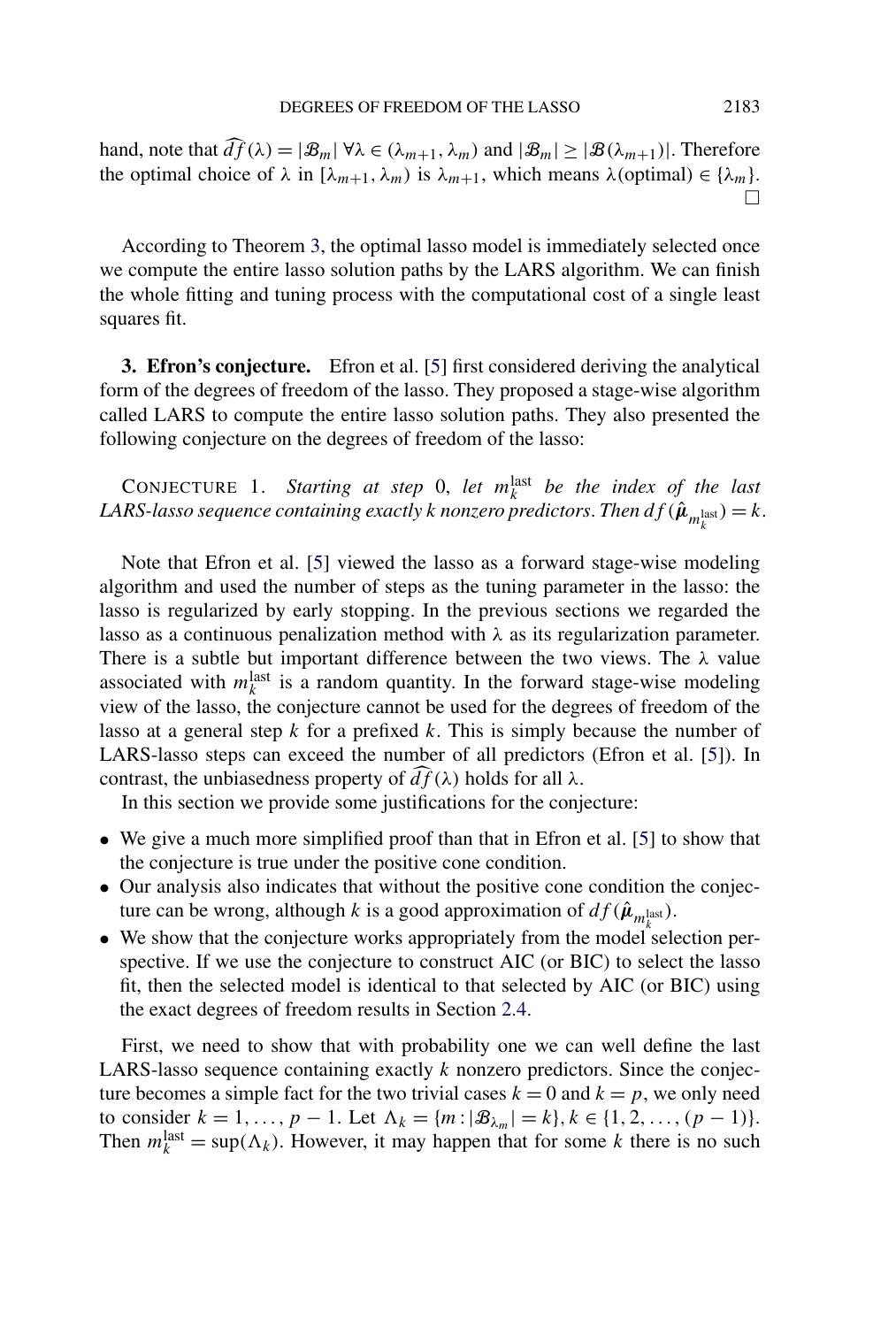<span id="page-11-0"></span>*m* with  $|\mathcal{B}_{\lambda_m}| = k$ . For example, if **y** is an equiangular vector of all  $\{X_i\}$ , then the lasso estimates become the OLS estimates after just one step. So  $\Lambda_k = \emptyset$  for  $k = 2, \ldots, p - 1$ . The next lemma shows that the "*one at a time*" condition (Efron et al. [\[5\]](#page-18-0)) holds almost everywhere; therefore  $m_k^{\text{last}}$  is well defined almost surely.

LEMMA 7. *Let* W*m(***y***) denote the set of predictors that are to be included in the active set at*  $\lambda_m$  *and let*  $V_m(y)$  *be the set of predictors that are deleted from the active set at λm*+1. *Then* ∃ *a set* N <sup>0</sup> *which is a collection of finite many hyperplanes in*  $\mathbb{R}^n$ .  $\forall y \in \mathbb{R}^n \setminus \widetilde{\mathcal{N}}_0$ ,

(3.1)  $|\mathcal{W}_m(\mathbf{y})| \le 1$  *and*  $|\mathcal{V}_m(\mathbf{y})| \le 1$   $\forall m = 0, 1, ..., K(\mathbf{y}).$ 

**y** ∈  $\mathbb{R}^n \setminus \widetilde{\mathcal{N}}_0$  is said to be a locally stable point for  $\Lambda_k$ , if  $\forall y'$  such that  $||y' - y||$  ≤ *ε(y)* for a small enough *ε(y)*, the effective set  $\mathcal{B}(\lambda_{m_k^{\text{last}}})(y) = \mathcal{B}(\lambda_{m_k^{\text{last}}})(y)$ . Let  $LS(k)$  be the set of all locally stable points.

The next lemma helps us evaluate  $df(\hat{\boldsymbol{\mu}}_{m_k^{\text{last}}})$ .

LEMMA 8. *Let*  $\hat{\mu}_m(y)$  *be the lasso fit at the transition point*  $\lambda_m$ ,  $\lambda_m > 0$ . *Then for any*  $i \in W_m$ , *we can write*  $\hat{\mu}(m)$  *as* 

(3.2)  
\n
$$
\hat{\mu}_m(\mathbf{y}) = \left\{ \mathbf{H}_{\mathcal{B}(\lambda_m)} - \frac{\mathbf{X}_{\mathcal{B}(\lambda_m)}^T (\mathbf{X}_{\mathcal{B}(\lambda_m)}^T \mathbf{X}_{\mathcal{B}(\lambda_m)}) \operatorname{Sgn}(\lambda_m) \mathbf{x}_i^T (\mathbf{I} - \mathbf{H}_{\mathcal{B}(\lambda_m)})}{\operatorname{Sgn}_i - \mathbf{x}_i^T \mathbf{X}_{\mathcal{B}(\lambda_m)}^T (\mathbf{X}_{\mathcal{B}(\lambda_m)}^T \mathbf{X}_{\mathcal{B}(\lambda_m)}) \operatorname{Sgn}(\lambda_m)} \right\} \mathbf{y}
$$
\n(3.3)  
\n
$$
=: \mathbf{S}_m(\mathbf{y}) \mathbf{y},
$$

*where*  $\mathbf{H}_{\mathcal{B}(\lambda_m)}$  *is the projection matrix on the subspace of*  $\mathbf{X}_{\mathcal{B}(\lambda_m)}$ *. Moreover* 

(3.4) 
$$
\operatorname{tr}(\mathbf{S}_m(\mathbf{y})) = |\mathcal{B}(\lambda_m)|.
$$

*Note that*  $|\mathcal{B}(\lambda_{m_k^{\text{last}}})| = k$ *. Therefore, if*  $\mathbf{y} \in LS(k)$ *, then* 

(3.5) 
$$
\nabla \cdot \hat{\boldsymbol{\mu}}_{m_k^{\text{last}}}(\mathbf{y}) = \text{tr}(\mathbf{S}_{m_k^{\text{last}}}(\mathbf{y})) = k.
$$

If the positive cone condition holds then the lasso solution paths are monotone (Efron et al. [\[5\]](#page-18-0)), hence Lemma 7 implies that *LS(k)* is a set of full measure. Then by Lemma 8 we know that  $df(m_k^{\text{last}}) = k$ . However, it should be pointed out that  $k - df(m_k^{\text{last}})$  can be nonzero for some *k* when the positive cone condition is violated. Here we present an explicit example to show this point. We consider the synthetic model in Section [2.3.](#page-7-0) Note that the positive cone condition is violated on the 64 predictors [\[5\]](#page-18-0). As done in Section [2.3,](#page-7-0) the exact value of  $df(m_k^{\text{last}})$  can be computed by Monte Carlo and then we evaluate the bias  $k - df(m_k^{\text{last}})$ . In the syn-thetic model [\(2.12\)](#page-7-0) the signal/noise ratio  $\frac{\text{Var}(\mathbf{X}\hat{\beta}_{ols})}{\hat{\mathbf{X}}^2}$  $\frac{(X\beta_{\text{ols}})}{\hat{\sigma}_{\text{ols}}^2}$  is about 1.25. We repeated the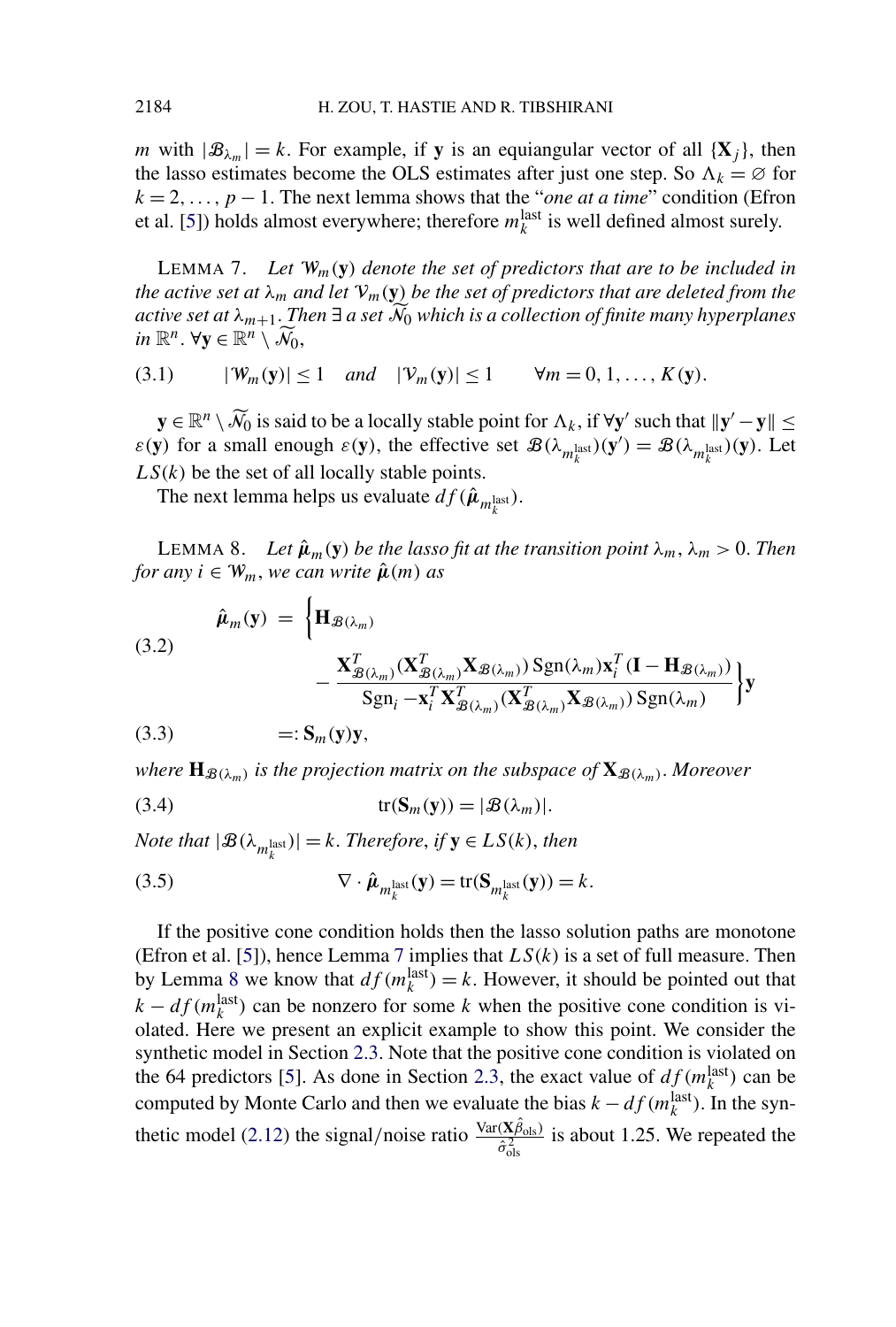

FIG. 4. *B* = 20000 *replications were used to assess the bias of*  $\widehat{df}(m_k^{\text{last}}) = k$ . *The* 95% *point-wise confidence intervals are indicated by the thin dashed lines*. *This simulation suggests that when the positive cone condition is violated,*  $df(m_k^{\text{last}}) \neq k$  *for some k. However, the bias is small (the maximum absolute bias is about* 0.8), *regardless of the size of the signal/noise ratio*.

same simulation procedure with  $(\beta = \hat{\beta}_{ols}, \sigma = \frac{\hat{\sigma}_{ols}}{10})$  in the synthetic model and the corresponding signal*/*noise ratio became 125. As shown clearly in Figure 4, the bias  $k - df(m_k^{\text{last}})$  is not zero for some *k*. However, even if the bias exists, its maximum magnitude is less than one, regardless of the size of the signal*/*noise ratio, which suggests that *k* is a good estimate of  $df(m_k^{\text{last}})$ .

Let us pretend the conjecture is true in all situations and then define the model selection criteria as

$$
\frac{\|\mathbf{y} - \hat{\boldsymbol{\mu}}_{m_k^{\text{last}}}\|^2}{n\sigma^2} + \frac{w_n}{n}k.
$$

 $w_n = 2$  for AIC and  $w_n = \log(n)$  for BIC. Treat *k* as the tuning parameter of the lasso. We need to find *k(*optimal*)* such that

(3.7) 
$$
k(\text{optimal}) = \underset{k}{\arg \min} \frac{\|\mathbf{y} - \hat{\boldsymbol{\mu}}_{m_k^{\text{last}}}\|^2}{n\sigma^2} + \frac{w_n}{n}k.
$$

Suppose  $\lambda^* = \lambda$ (optimal) and  $k^* = k$ (optimal). Theorem [3](#page-9-0) implies that the models selected by [\(2.17\)](#page-9-0) and (3.7) coincide, that is,  $\hat{\mu}_{\lambda^*} = \hat{\mu}_{m_k^{\text{last}}}$ . This observation suggests that although the conjecture is not always true, it actually works appropriately for the purpose of model selection.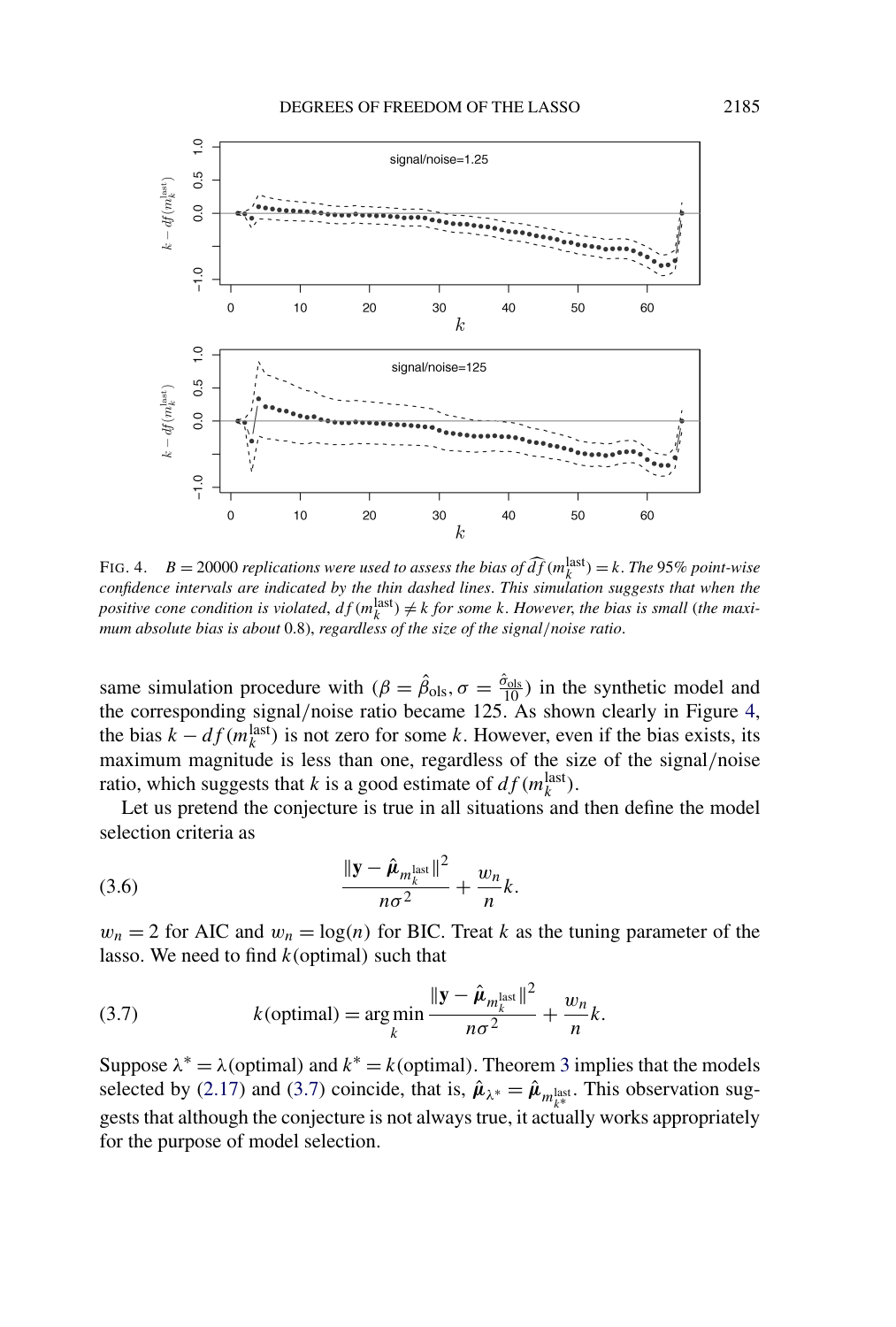<span id="page-13-0"></span>**4. Proofs of the lemmas.** First, let us introduce the following matrix representation of the divergence. Let  $\frac{\partial \hat{\mu}}{\partial y}$  be a *n* × *n* matrix whose elements are

(4.1) 
$$
\left(\frac{\partial \hat{\boldsymbol{\mu}}}{\partial \mathbf{y}}\right)_{i,j} = \frac{\partial \hat{\mu}_i}{\partial y_j}, \qquad i, j = 1, 2, ..., n.
$$

Then we can write

(4.2) 
$$
\nabla \cdot \hat{\boldsymbol{\mu}} = \text{tr} \left( \frac{\partial \hat{\boldsymbol{\mu}}}{\partial \mathbf{y}} \right).
$$

The above trace expression will be used repeatedly.

PROOF OF LEMMA [1.](#page-5-0) Let

(4.3) 
$$
\ell(\beta, \mathbf{y}) = \left\| \mathbf{y} - \sum_{j=1}^p \mathbf{x}_j \beta_j \right\|^2 + \lambda \sum_{j=1}^p |\beta_j|.
$$

Given **y**,  $\hat{\beta}(\lambda)$  is the minimizer of  $\ell(\beta, \mathbf{y})$ . For those  $j \in \mathcal{B}_m$  we must have  $\frac{\partial \ell(\beta, \mathbf{y})}{\partial \beta_j} = 0$ , that is,

(4.4) 
$$
-2\mathbf{x}_j^T\left(\mathbf{y}-\sum_{j=1}^p\mathbf{x}_j\hat{\beta}(\lambda)_j\right)+\lambda \operatorname{Sgn}(\hat{\beta}(\lambda)_j)=0, \quad \text{for } j \in \mathcal{B}_m.
$$

Since  $\hat{\beta}(\lambda)_i = 0$  for all  $i \notin \mathcal{B}_m$ , then  $\sum_{j=1}^p \mathbf{x}_j \hat{\beta}(\lambda)_j = \sum_{j \in \mathcal{B}_\lambda} \mathbf{x}_j \hat{\beta}(\lambda)_j$ . Thus the equations in (4.4) become

(4.5) 
$$
-2\mathbf{X}_{\mathcal{B}_m}^T(\mathbf{y}-\mathbf{X}_{\mathcal{B}_m}\hat{\beta}(\lambda)_{\mathcal{B}_m})+\lambda \operatorname{Sgn}_m=0,
$$

which gives  $(2.3)$ .  $\Box$ 

PROOF OF LEMMA [2.](#page-5-0) We adopt the matrix notation used in SPLUS: **M**[*i,*·] means the *i*th row of **M**. *i*<sub>add</sub> joins  $\mathcal{B}_m$  at  $\lambda_m$ ; then  $\hat{\beta}(\lambda_m)_{i_{\text{add}}} = 0$ . Consider  $\hat{\beta}(\lambda)$ for  $\lambda \in (\lambda_{m+1}, \lambda_m)$  $\lambda \in (\lambda_{m+1}, \lambda_m)$  $\lambda \in (\lambda_{m+1}, \lambda_m)$ . Lemma 1 gives

(4.6) 
$$
\hat{\beta}(\lambda)_{\mathcal{B}_m} = (\mathbf{X}_{\mathcal{B}_m}^T \mathbf{X}_{\mathcal{B}_m})^{-1} \left( \mathbf{X}_{\mathcal{B}_m}^T \mathbf{y} - \frac{\lambda}{2} \mathrm{Sgn}_m \right).
$$

By the continuity of  $\hat{\beta}(\lambda)_{i_{\text{add}}}$ , taking the limit of the *i*<sup>\*</sup>th element of (4.6) as  $\lambda \rightarrow \lambda_m - 0$ , we have

$$
(4.7) \qquad 2\{(\mathbf{X}_{\mathcal{B}_m}^T\mathbf{X}_{\mathcal{B}_m})^{-1}[i^*,\cdot]\mathbf{X}_{\mathcal{B}_m}^T\}\mathbf{y}=\lambda_m\{(\mathbf{X}_{\mathcal{B}_m}^T\mathbf{X}_{\mathcal{B}_m})^{-1}[i^*,\cdot]\mathrm{Sgn}_m\}.
$$

The second  $\{\cdot\}$  is a nonzero scalar, otherwise  $\hat{\beta}(\lambda)_{i_{\text{add}}} = 0$  for all  $\lambda \in (\lambda_{m+1}, \lambda_m)$ , which contradicts the assumption that  $i_{\text{add}}$  becomes a member of the active set  $\mathcal{B}_m$ . Thus we have

(4.8) 
$$
\lambda_m = \left\{ 2 \frac{(\mathbf{X}_{\mathcal{B}_m}^T \mathbf{X}_{\mathcal{B}_m})^{-1} [i^*, \cdot]}{(\mathbf{X}_{\mathcal{B}_m}^T \mathbf{X}_{\mathcal{B}_m})^{-1} [i^*, \cdot] \operatorname{Sgn}_m} \right\} \mathbf{X}_{\mathcal{B}_m}^T \mathbf{y} =: v(\mathcal{B}_m, i^*) \mathbf{X}_{\mathcal{B}_m}^T \mathbf{y},
$$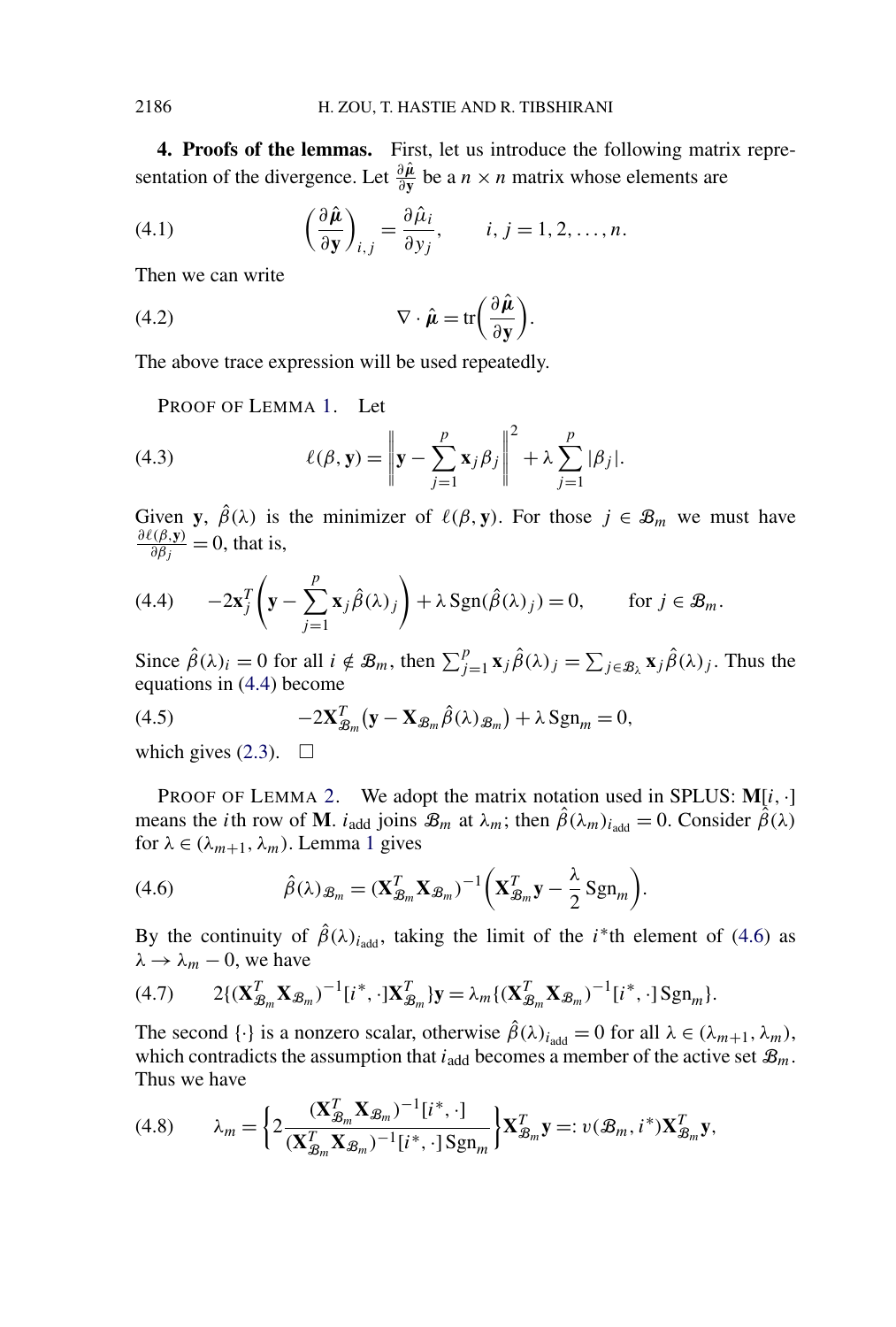<span id="page-14-0"></span> $v(\mathcal{B}_m, i^*) = \{2((\mathbf{X}_{\mathcal{B}_m}^T}^T \mathbf{X}_{\mathcal{B}_m})^{-1}[i^*, \cdot] / ((\mathbf{X}_{\mathcal{B}_m}^T \mathbf{X}_{\mathcal{B}_m})^{-1}[i^*, \cdot] \text{Sgn}_m)\}.$  Rearranging  $(4.8)$ , we get  $(2.4)$ .

Similarly, if  $j_{\text{drop}}$  is a dropped index at  $\lambda_{m+1}$ , we take the limit of the  $j^*$ th element of [\(4.6\)](#page-13-0) as  $\lambda \rightarrow \lambda_{m+1} + 0$  to conclude that

$$
(4.9) \qquad \lambda_{m+1} = \bigg\{ 2 \frac{(\mathbf{X}_{\mathcal{B}_m}^T \mathbf{X}_{\mathcal{B}_m})^{-1} [j^*, \cdot]}{(\mathbf{X}_{\mathcal{B}_m}^T \mathbf{X}_{\mathcal{B}_m})^{-1} [j^*, \cdot] \operatorname{Sgn}_m} \bigg\} \mathbf{X}_{\mathcal{B}_m}^T \mathbf{y} =: v(\mathcal{B}_m, j^*) \mathbf{X}_{\mathcal{B}_m}^T \mathbf{y},
$$

where  $v(\mathcal{B}_m, j^*) = \{2((\mathbf{X}_{\mathcal{B}_m}^T \mathbf{X}_{\mathcal{B}_m})^{-1}[j^*, \cdot])/((\mathbf{X}_{\mathcal{B}_m}^T \mathbf{X}_{\mathcal{B}_m})^{-1}[j^*, \cdot] \text{Sgn}_m)\}$ . Rear-ranging (4.9), we get [\(2.5\)](#page-5-0).  $\Box$ 

PROOF OF LEMMA [3.](#page-5-0) Suppose for some **y** and  $m, \lambda = \lambda(y)_m$ .  $\lambda > 0$  means  $m$ is not the last lasso step. By Lemma [2](#page-5-0) we have

(4.10) 
$$
\lambda = \lambda_m = \{v(\mathcal{B}_m, i^*)\mathbf{X}_{\mathcal{B}_m}^T\}\mathbf{y} =: \alpha(\mathcal{B}_m, i^*)\mathbf{y}.
$$

Obviously  $\alpha(\mathcal{B}_m, i^*) = v(\mathcal{B}_m, i^*)\mathbf{X}_{\mathcal{B}_m}^T$  is a nonzero vector. Now let  $\alpha_{\lambda}$  be the totality of  $\alpha(\mathcal{B}_m, i^*)$  by considering all the possible combinations of  $\mathcal{B}_m$ ,  $i^*$  and the sign vector  $\text{Sgn}_m$ .  $\alpha_\lambda$  depends only on **X** and is a finite set, since at most *p* predictors are available. Thus  $\forall \alpha \in \alpha_\lambda$ ,  $\alpha y = \lambda$  defines a hyperplane in  $\mathbb{R}^n$ . We define

$$
\mathcal{N}_{\lambda} = \{ \mathbf{y} : \alpha \mathbf{y} = \lambda \text{ for some } \alpha \in \alpha_{\lambda} \} \text{ and } \mathcal{G}_{\lambda} = \mathbb{R}^{n} \setminus \mathcal{N}_{\lambda}.
$$

Then on  $\mathcal{G}_{\lambda}$  (4.10) is impossible.  $\square$ 

PROOF OF LEMMA [4.](#page-5-0) For writing convenience we omit the subscript *λ*. Let  $\hat{\beta}(y)_{ols} = (X^T X)^{-1} X^T y$  be the OLS estimates. Note that we always have the inequality

$$
(4.11) \qquad |\hat{\beta}(\mathbf{y})|_1 \leq |\hat{\beta}(\mathbf{y})_{\text{ols}}|_1.
$$

Fix an arbitrary **y**<sub>0</sub> and consider a sequence of  $\{y_n\}$  ( $n = 1, 2, \ldots$ ) such that  $y_n \to y_0$ . Since  $y_n \to y_0$ , we can find a *Y* such that  $||y_n|| \leq Y$  for all  $n = 0, 1, 2, \ldots$  Consequently  $\|\hat{\beta}(\mathbf{y}_n)_{\text{ols}}\| \leq B$  for some upper bound *B* (*B* is determined by **X** and *Y*). By Cauchy's inequality and (4.11), we have  $|\hat{\beta}(\mathbf{y}_n)|_1 \le \sqrt{pB}$ for all  $n = 0, 1, 2, \ldots$  Thus to show  $\hat{\beta}(y_n) \rightarrow \hat{\beta}(y_0)$ , it is equivalent to show that for every converging subsequence of  $\{\hat{\beta}(\mathbf{y}_n)\}\)$ , say  $\{\hat{\beta}(\mathbf{y}_n)\}\)$ , the subsequence converges to  $\hat{\beta}(y)$ . Now suppose  $\hat{\beta}(y_{n_k})$  converges to  $\hat{\beta}_{\infty}$  as  $n_k \to \infty$ . We show  $\hat{\beta}_{\infty} = \hat{\beta}(\mathbf{y}_0)$ . The lasso criterion  $\ell(\beta, \mathbf{y})$  is written in [\(4.3\)](#page-13-0). Let  $\Delta \ell(\beta, \mathbf{y}, \mathbf{y}') =$  $\ell(\beta, \mathbf{y}) - \ell(\beta, \mathbf{y}')$ . By the definition of  $\hat{\beta}_{n_k}$ , we must have

(4.12) 
$$
\ell(\hat{\beta}(\mathbf{y}_0), \mathbf{y}_{n_k}) \geq \ell(\hat{\beta}(\mathbf{y}_{n_k}), \mathbf{y}_{n_k}).
$$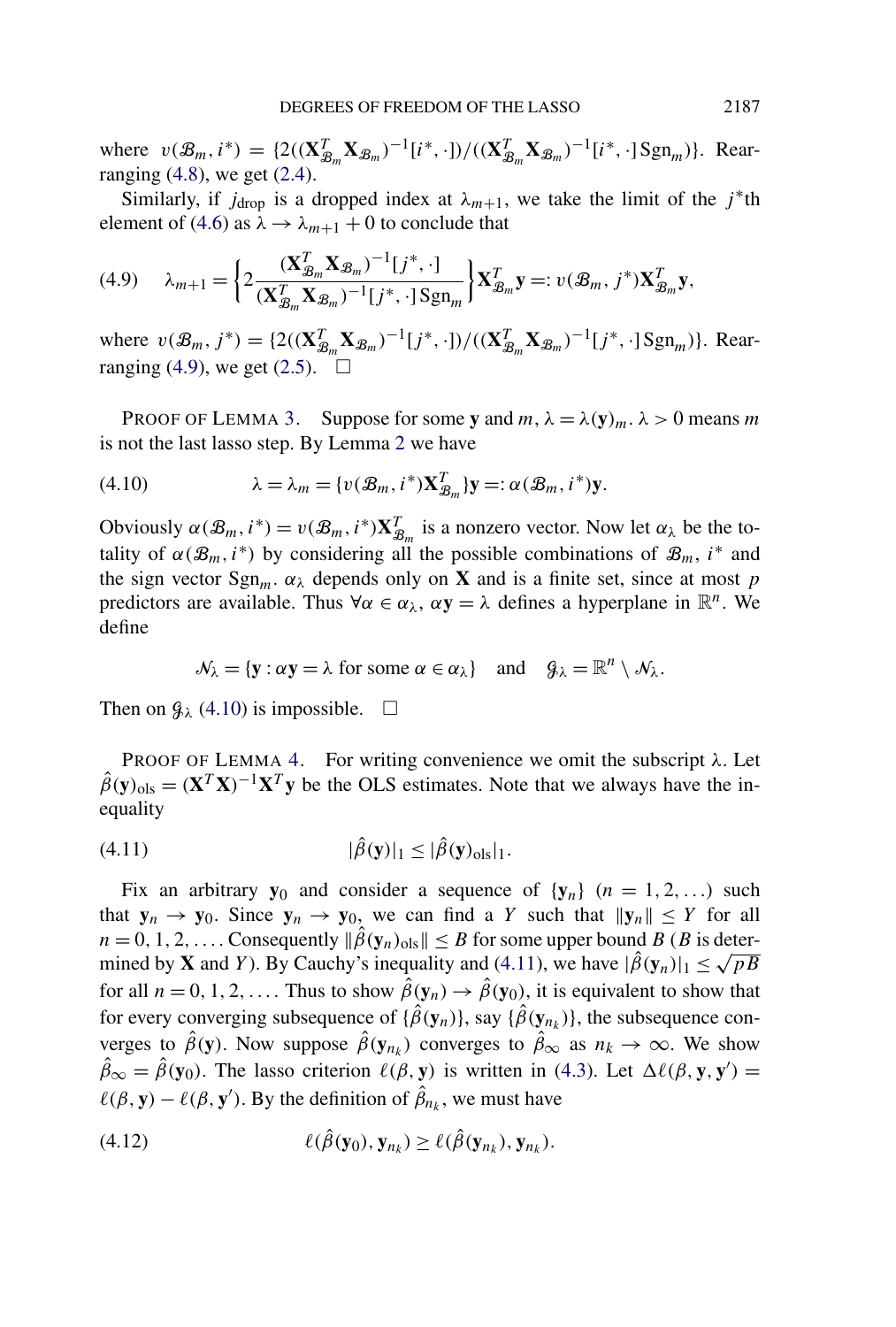Then [\(4.12\)](#page-14-0) gives

(4.13)  
\n
$$
\ell(\hat{\beta}(\mathbf{y}_0), \mathbf{y}_0) = \ell(\hat{\beta}(\mathbf{y}_0), \mathbf{y}_{n_k}) + \Delta \ell(\hat{\beta}(\mathbf{y}_0), \mathbf{y}_0, \mathbf{y}_{n_k})
$$
\n
$$
\geq \ell(\hat{\beta}(\mathbf{y}_{n_k}), \mathbf{y}_{n_k}) + \Delta \ell(\hat{\beta}(\mathbf{y}_0), \mathbf{y}_0, \mathbf{y}_{n_k})
$$
\n
$$
= \ell(\hat{\beta}(\mathbf{y}_{n_k}), \mathbf{y}_0) + \Delta \ell(\hat{\beta}(\mathbf{y}_{n_k}), \mathbf{y}_{n_k}, \mathbf{y}_0)
$$
\n
$$
+ \Delta \ell(\hat{\beta}(\mathbf{y}_0), \mathbf{y}_0, \mathbf{y}_{n_k}).
$$

We observe

(4.14)  
\n
$$
\Delta \ell(\hat{\beta}(\mathbf{y}_{n_k}), \mathbf{y}_{n_k}, \mathbf{y}_0) + \Delta \ell(\hat{\beta}(\mathbf{y}_0), \mathbf{y}_0, \mathbf{y}_{n_k})
$$
\n
$$
= 2(\mathbf{y}_0 - \mathbf{y}_{n_k})\mathbf{X}^T(\hat{\beta}(\mathbf{y}_{n_k}) - \hat{\beta}(\mathbf{y}_0)).
$$

Let  $n_k \to \infty$ ; the right-hand side of (4.14) goes to zero. Moreover,  $\ell(\hat{\beta}(\mathbf{y}_{n_k}), \mathbf{y}_0) \to$  $\ell(\hat{\beta}_{\infty}, \mathbf{y}_0)$ . Therefore (4.13) reduces to

$$
\ell(\hat{\beta}(\mathbf{y}_0), \mathbf{y}_0) \geq \ell(\hat{\beta}_{\infty}, \mathbf{y}_0).
$$

However,  $\hat{\beta}(\mathbf{y}_0)$  is the unique minimizer of  $\ell(\beta, \mathbf{y}_0)$ , and thus  $\hat{\beta}_{\infty} = \hat{\beta}(\mathbf{y}_0)$ .  $\square$ 

PROOF OF LEMMA [5.](#page-5-0) Fix an arbitrary  $y_0 \in \mathcal{G}_\lambda$ . Denote by Ball $(y, r)$  the *n*-dimensional ball with center **y** and radius *r*. Note that  $\mathcal{G}_{\lambda}$  is an open set, so we can choose a small enough  $\varepsilon$  such that Ball $(y_0, \varepsilon) \subset \mathcal{G}_\lambda$ . Fix  $\varepsilon$ . Suppose  $y_n \to y$  as  $n \to \infty$ . Then without loss of generality we can assume  $y_n \in \text{Ball}(y_0, \varepsilon)$  for all *n*. So  $\lambda$  is not a transition point for any  $y_n$ .

By definition  $\hat{\beta}(y_0)_j \neq 0$  for all  $j \in \mathcal{B}(y_0)$ . Then Lemma [4](#page-5-0) says that  $\exists$  an  $N_1$ , and as long as  $n > N_1$ , we have  $\hat{\beta}(\mathbf{y}_n)_j \neq 0$  and  $\text{Sgn}(\hat{\beta}(\mathbf{y}_n)) = \text{Sgn}(\hat{\beta}(\mathbf{y}_n))$ , for all  $j \in \mathcal{B}(\mathbf{y}_0)$ . Thus  $\mathcal{B}(\mathbf{y}_0) \subseteq \mathcal{B}(\mathbf{y}_n)$   $\forall n > N_1$ .

On the other hand, we have the *equiangular* conditions (Efron et al. [\[5\]](#page-18-0))

(4.15) 
$$
\lambda = 2|\mathbf{x}_j^T(\mathbf{y}_0 - \mathbf{X}\hat{\beta}(\mathbf{y}_0))| \qquad \forall j \in \mathcal{B}(\mathbf{y}_0),
$$

(4.16) 
$$
\lambda > 2|\mathbf{x}_j^T(\mathbf{y}_0 - \mathbf{X}\hat{\beta}(\mathbf{y}_0))| \quad \forall j \notin \mathcal{B}(\mathbf{y}_0).
$$

Using Lemma [4](#page-5-0) again, we conclude that  $\exists$  an  $N > N_1$  such that  $\forall j \notin \mathcal{B}(\mathbf{y}_0)$ the strict inequalities (4.16) hold for  $y_n$  provided  $n > N$ . Thus  $\mathcal{B}^c(y_0) \subseteq \mathcal{B}^c(y_n)$  $∀n > N$ . Therefore we have  $\mathcal{B}(\mathbf{y}_n) = \mathcal{B}(\mathbf{y}_0) \forall n > N$ . Then the local constancy of the sign vector follows the continuity of  $\hat{\beta}(y)$ .  $\Box$ 

PROOF OF LEMMA [6.](#page-5-0) If  $\lambda = 0$ , then the lasso fit is just the OLS fit. The conclusions are easy to verify. So we focus on  $\lambda > 0$ . Fix an **y**. Choose a small  $\epsilon$  such that Ball(**y***, ε*) ⊂  $\mathcal{G}_\lambda$ *.* 

Since  $\lambda$  is not any transition point, using [\(2.3\)](#page-5-0) we observe

(4.17) 
$$
\hat{\mu}_{\lambda}(y) = X\hat{\beta}(y) = H_{\lambda}(y)y - \lambda \omega_{\lambda}(y),
$$

<span id="page-15-0"></span>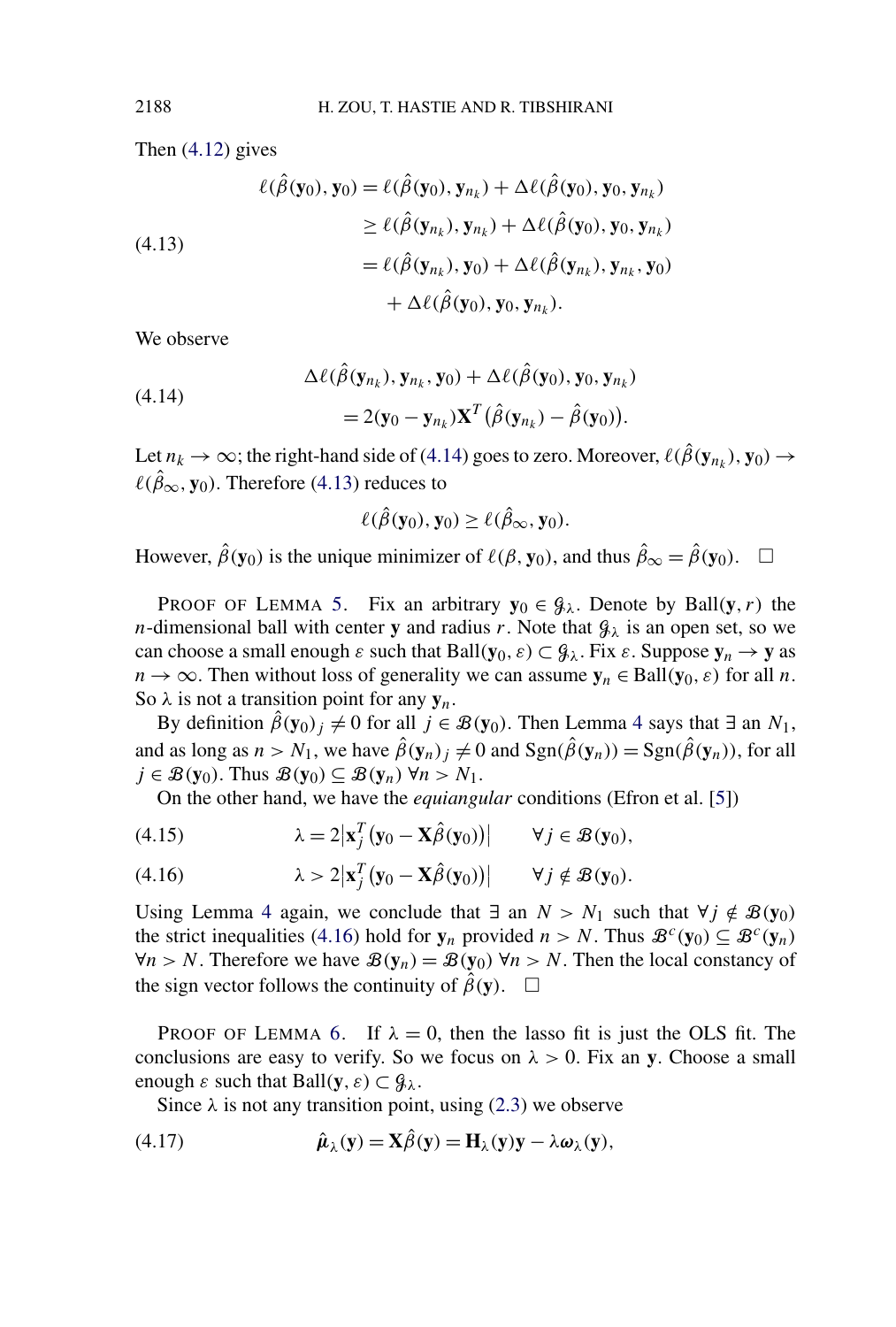where  $\mathbf{H}_{\lambda}(\mathbf{y}) = \mathbf{X}_{\mathcal{B}_{\lambda}} (\mathbf{X}_{\mathcal{B}_{\lambda}}^T \mathbf{X}_{\mathcal{B}_{\lambda}})^{-1} \mathbf{X}_{\mathcal{B}_{\lambda}}^T$  is the projection matrix on the space  $\mathbf{X}_{\mathcal{B}_{\lambda}}$ and  $\omega_{\lambda}(\mathbf{y}) = \frac{1}{2} \mathbf{X}_{\mathcal{B}_{\lambda}} (\mathbf{X}_{\mathcal{B}_{\lambda}}^T \mathbf{X}_{\mathcal{B}_{\lambda}})^{-1} \text{Sgn}_{\mathcal{B}_{\lambda}}$ . Consider  $\|\Delta \mathbf{y}\| < \varepsilon$ . Similarly, we get

(4.18) 
$$
\hat{\boldsymbol{\mu}}_{\lambda}(\mathbf{y} + \Delta \mathbf{y}) = \mathbf{H}_{\lambda}(\mathbf{y} + \Delta \mathbf{y})(\mathbf{y} + \Delta \mathbf{y}) - \lambda \boldsymbol{\omega}_{\lambda}(\mathbf{y} + \Delta \mathbf{y}).
$$

Lemma [5](#page-5-0) says that we can further let  $\varepsilon$  be sufficiently small such that both the effective set  $\mathcal{B}_\lambda$  and the sign vector  $\text{Sgn}_\lambda$  stay constant in Ball $(\mathbf{y}, \varepsilon)$ . Now fix  $\varepsilon$ . Hence if  $\|\Delta y\| < \varepsilon$ , then

(4.19) 
$$
\mathbf{H}_{\lambda}(\mathbf{y} + \Delta \mathbf{y}) = \mathbf{H}_{\lambda}(\mathbf{y}) \text{ and } \boldsymbol{\omega}_{\lambda}(\mathbf{y} + \Delta \mathbf{y}) = \boldsymbol{\omega}_{\lambda}(\mathbf{y}).
$$

Then [\(4.17\)](#page-15-0) and (4.18) give

(4.20) 
$$
\hat{\mu}_{\lambda}(\mathbf{y} + \Delta \mathbf{y}) - \hat{\mu}_{\lambda}(\mathbf{y}) = \mathbf{H}_{\lambda}(\mathbf{y}) \Delta \mathbf{y}.
$$

But since  $\|\mathbf{H}_{\lambda}(\mathbf{y})\Delta \mathbf{y}\| \leq \|\Delta \mathbf{y}\|$ , [\(2.6\)](#page-5-0) is proved.

By the local constancy of  $H(y)$  and  $\omega(y)$ , we have

(4.21) 
$$
\frac{\partial \hat{\mu}_{\lambda}(y)}{\partial y} = H_{\lambda}(y).
$$

Then the trace formula [\(4.2\)](#page-13-0) implies that

(4.22) 
$$
\nabla \cdot \hat{\boldsymbol{\mu}}_{\lambda}(\mathbf{y}) = \text{tr}(\mathbf{H}_{\lambda}(\mathbf{y})) = |\mathcal{B}_{\lambda}|.
$$

PROOF OF LEMMA [7.](#page-11-0) Suppose at step  $m$ ,  $|\mathcal{W}_m(\mathbf{y})| \geq 2$ . Let  $i_{\text{add}}$  and  $j_{\text{add}}$  be two of the predictors in  $W_m(y)$ , and let  $i^*_{\text{add}}$  and  $j^*_{\text{add}}$  be their indices in the current active set A. Note the current active set A is  $\mathcal{B}_m$  in Lemma [2.](#page-5-0) Hence we have

(4.23) 
$$
\lambda_m = v[\mathcal{A}, i^*]\mathbf{X}_{\mathcal{A}}^T \mathbf{y} \text{ and } \lambda_m = v[\mathcal{A}, j^*]\mathbf{X}_{\mathcal{A}}^T \mathbf{y}.
$$

Therefore

(4.24) 
$$
0 = \{ [v(\mathcal{A}, i_{\text{add}}^*) - v(\mathcal{A}, j_{\text{add}}^*)] \mathbf{X}_{\mathcal{A}}^T \} \mathbf{y} =: \alpha_{\text{add}} \mathbf{y}.
$$

We claim  $\alpha_{\text{add}} = [v(\mathcal{A}, i_{\text{add}}^*) - v(\mathcal{A}, j_{\text{add}}^*)] \mathbf{X}_{\mathcal{A}}^T$  is not a zero vector. Otherwise, since  ${\bf \{X}}_j$  are linearly independent,  $\alpha_{\text{add}} = 0$  forces  $v(\mathcal{A}, i^*_{\text{add}}) - v(\mathcal{A}, j^*_{\text{add}}) = 0$ . Then we have

(4.25) 
$$
\frac{(\mathbf{X}_{A}^{T}\mathbf{X}_{A})^{-1}[i^{*},\cdot]}{(\mathbf{X}_{A}^{T}\mathbf{X}_{A})^{-1}[i^{*},\cdot]Sgn_{A}} = \frac{(\mathbf{X}_{A}^{T}\mathbf{X}_{A})^{-1}[j^{*},\cdot]}{(\mathbf{X}_{A}^{T}\mathbf{X}_{A})^{-1}[i^{*},\cdot]Sgn_{A}},
$$

which contradicts the fact  $(\mathbf{X}_{A}^{T} \mathbf{X}_{A})^{-1}$  is a full rank matrix.

Similarly, if  $i_{drop}$  and  $j_{drop}$  are dropped predictors, then

(4.26) 
$$
0 = \{ [v(\mathcal{A}, i_{\text{drop}}^*) - v(\mathcal{A}, j_{\text{drop}}^*)] \mathbf{X}_{\mathcal{A}}^T \} \mathbf{y} =: \alpha_{\text{drop}} \mathbf{y},
$$

and  $\alpha_{drop} = [v(\mathcal{A}, i_{drop}^*) - v(\mathcal{A}, j_{drop}^*)] \mathbf{X}_{\mathcal{A}}^T$  is a nonzero vector.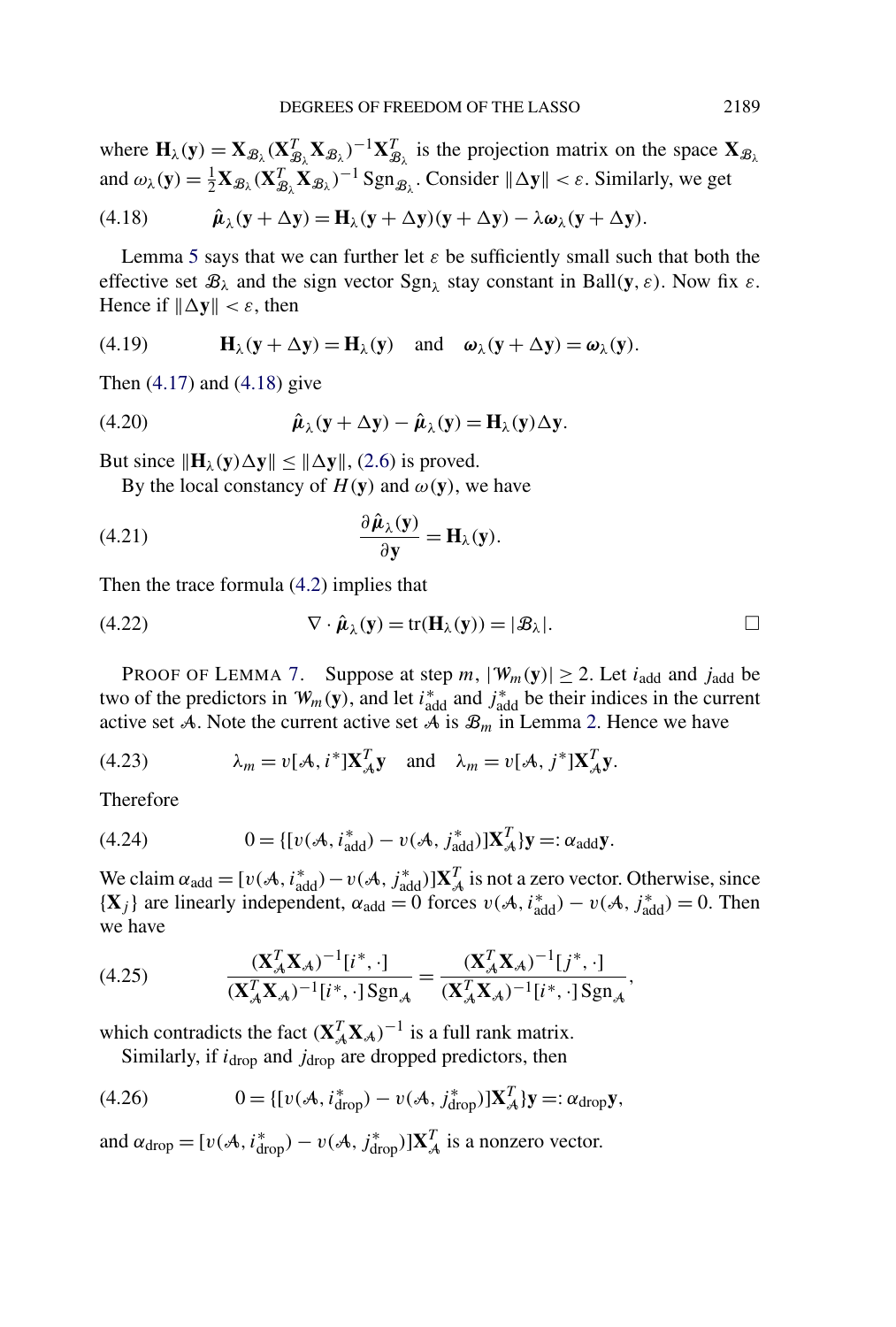Let  $M_0$  be the totality of  $\alpha_{\text{add}}$  and  $\alpha_{\text{drop}}$  by considering all the possible combinations of A,  $(i_{\text{add}}$ ,  $j_{\text{add}})$ ,  $(i_{\text{drop}}$ ,  $j_{\text{drop}})$  and  $\text{Sgn}_{A}$ . Clearly  $M_0$  is a finite set and depends only on **X**. Let

(4.27) 
$$
\widetilde{\mathcal{N}}_0 = \{y : \alpha y = 0 \text{ for some } \alpha \in M_0\}.
$$

Then on  $\mathbb{R}^n \setminus \widetilde{\mathcal{N}}_0$  the conclusion holds.  $\Box$ 

PROOF OF LEMMA [8.](#page-11-0) Note that  $\hat{\beta}(\lambda)$  is continuous on  $\lambda$ . Using [\(4.4\)](#page-13-0) in Lemma [1](#page-5-0) and taking the limit of  $\lambda \rightarrow \lambda_m$ , we have

(4.28) 
$$
-2\mathbf{x}_j^T\left(\mathbf{y}-\sum_{j=1}^p\mathbf{x}_j\hat{\beta}(\lambda_m)_j\right)+\lambda_m\operatorname{Sgn}(\hat{\beta}(\lambda_m)_j)=0, \quad \text{for } j \in \mathcal{B}(\lambda_m).
$$

However,  $\sum_{j=1}^{p} \mathbf{x}_j \hat{\beta}(\lambda_m)_{j} = \sum_{j \in \mathcal{B}(\lambda_m)} \mathbf{x}_j \hat{\beta}(\lambda_m)_{j}$ . Thus we have

(4.29) 
$$
\hat{\beta}(\lambda_m) = (\mathbf{X}_{\mathcal{B}(\lambda_m)}^T \mathbf{X}_{\mathcal{B}(\lambda_m)})^{-1} \left( \mathbf{X}_{\mathcal{B}(\lambda_m)}^T \mathbf{y} - \frac{\lambda_m}{2} \text{Sgn}(\lambda_m) \right).
$$

Hence

$$
\hat{\boldsymbol{\mu}}_m(\mathbf{y}) = \mathbf{X}_{\mathcal{B}(\lambda_m)} (\mathbf{X}_{\mathcal{B}(\lambda_m)}^T \mathbf{X}_{\mathcal{B}(\lambda_m)})^{-1} \left( \mathbf{X}_{\mathcal{B}(\lambda_m)}^T \mathbf{y} - \frac{\lambda_m}{2} \operatorname{Sgn}(\lambda_m) \right)
$$
\n
$$
= \mathbf{H}_{\mathcal{B}(\lambda_m)} \mathbf{y} - \mathbf{X}_{\mathcal{B}(\lambda_m)} (\mathbf{X}_{\mathcal{B}(\lambda_m)}^T \mathbf{X}_{\mathcal{B}(\lambda_m)})^{-1} \operatorname{Sgn}(\lambda_m) \frac{\lambda_m}{2}.
$$

Since  $i \in W_m$ , we must have the *equiangular* condition

(4.31) 
$$
\operatorname{Sgn}_{i} \mathbf{x}_{i}^{T}(\mathbf{y} - \hat{\boldsymbol{\mu}}(m)) = \frac{\lambda_{m}}{2}.
$$

Substituting (4.30) into (4.31), we solve  $\lambda_m/2$  and obtain

(4.32) 
$$
\frac{\lambda_m}{2} = \frac{\mathbf{x}_i^T (\mathbf{I} - \mathbf{H}_{\mathcal{B}(\lambda_m)}) \mathbf{y}}{\text{Sgn}_i - \mathbf{x}_i^T \mathbf{X}_{\mathcal{B}(\lambda_m)}^T (\mathbf{X}_{\mathcal{B}(\lambda_m)}^T \mathbf{X}_{\mathcal{B}(\lambda_m)}) \text{Sgn}(\lambda_m)}.
$$

Then putting  $(4.32)$  back to  $(4.30)$  yields  $(3.2)$ .

Using the identity  $tr(AB) = tr(BA)$ , we observe

$$
tr(\mathbf{S}_m(\mathbf{y}) - \mathbf{H}_{\mathcal{B}(\lambda_m)}) = tr\left(\frac{(\mathbf{X}_{\mathcal{B}(\lambda_m)}^T \mathbf{X}_{\mathcal{B}(\lambda_m)}) \operatorname{Sgn}(\lambda_m) \mathbf{x}_i^T (\mathbf{I} - H_{\mathcal{B}(\lambda_m)}) \mathbf{X}_{\mathcal{B}(\lambda_m)}^T}{\operatorname{Sgn}_i - \mathbf{x}_i^T \mathbf{X}_{\mathcal{B}(\lambda_m)}^T (\mathbf{X}_{\mathcal{B}(\lambda_m)}^T \mathbf{X}_{\mathcal{B}(\lambda_m)}) \operatorname{Sgn}(\lambda_m)}\right) = tr(0) = 0.
$$

 $\text{So } \text{tr}(\mathbf{S}_m(\mathbf{y})) = \text{tr}(\mathbf{H}_{\mathcal{B}(\lambda_m)}) = |\mathcal{B}(\lambda_m)|.$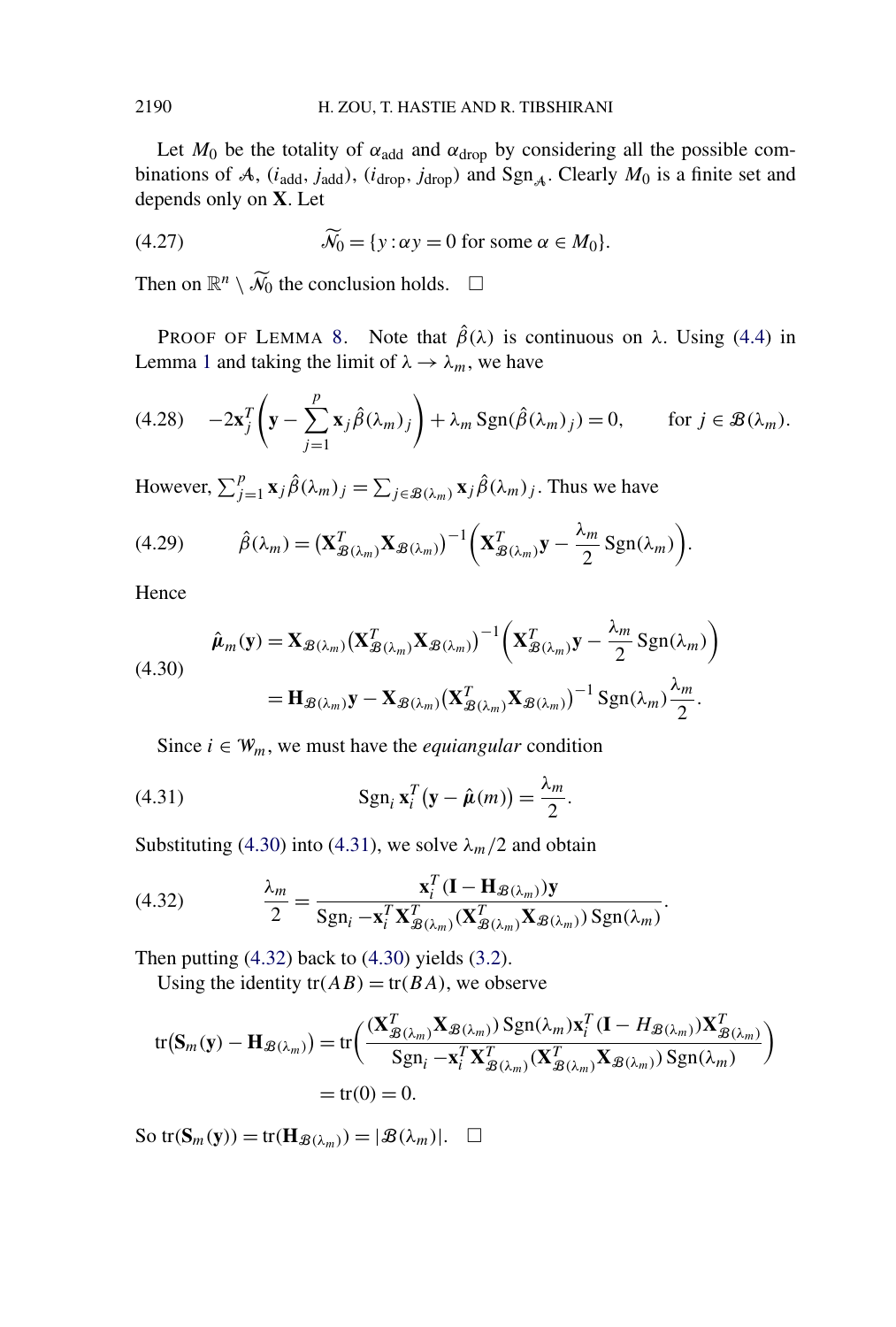<span id="page-18-0"></span>**5. Discussion.** In this article we have proven that the number of nonzero coefficients is an unbiased estimate of the degrees of freedom of the lasso. The unbiased estimator is also consistent. We think it is a neat yet surprising result. Even in other sparse modeling methods, there is no such clean relationship between the number of nonzero coefficients and the degrees of freedom. For example, the number of nonzero coefficients is not an unbiased estimate of the degrees of freedom of the elastic net (Zou [\[26\]](#page-19-0)). Another possible counterexample is the SCAD (Fan and Li [\[6\]](#page-19-0)) whose solution is even more complex than the lasso. Note that with orthogonal predictors, the SCAD estimates can be obtained by the SCAD shrinkage formula (Fan and Li [\[6\]](#page-19-0)). Then it is not hard to check that with orthogonal predictors the number of nonzero coefficients in the SCAD estimates cannot be an unbiased estimate of its degrees of freedom.

The techniques developed in this article can be applied to derive the degrees of freedom of other nonlinear estimating procedures, especially when the estimates have piece-wise linear solution paths. Gunter and Zhu [\[9\]](#page-19-0) used our arguments to derive an unbiased estimate of the degrees of freedom of support vector regression. Zhao, Rocha and Yu [\[25\]](#page-19-0) derived an unbiased estimate of the degrees of freedom of the regularized estimates using the CAP penalties.

Bühlmann and Yu [2] defined the degrees of freedom of *L*<sup>2</sup> boosting as the trace of the product of a series of linear smoothers. Their approach takes advantage of the closed-form expression for the *L*<sup>2</sup> fit at each boosting stage. It is now well known that *ε*-*L*<sup>2</sup> boosting is (almost) identical to the lasso (Hastie, Tibshirani and Friedman [\[11\]](#page-19-0), Efron et al. [5]). Their work provides another look at the degrees of freedom of the lasso. However, it is not clear whether their definition agrees with the SURE definition. This could be another interesting topic for future research.

**Acknowledgments.** Hui Zou sincerely thanks Brad Efron, Yuhong Yang and Xiaotong Shen for their encouragement and suggestions. We sincerely thank the Co-Editor Jianqing Fan, an Associate Editor and two referees for helpful comments which greatly improved the manuscript.

## REFERENCES

- [1] AKAIKE, H. (1973). Information theory and an extension of the maximum likelihood principle. In *Second International Symposium on Information Theory* (B. N. Petrov and F. Csáki, eds.) 267–281. Académiai Kiadó, Budapest. [MR0483125](http://www.ams.org/mathscinet-getitem?mr=0483125)
- [2] BÜHLMANN, P. and YU, B. (2005). Boosting, model selection, lasso and nonnegative garrote. Technical report, ETH Zürich.
- [3] DONOHO, D. and JOHNSTONE, I. (1995). Adapting to unknown smoothness via wavelet shrinkage. *J. Amer. Statist. Assoc.* **90** 1200–1224. [MR1379464](http://www.ams.org/mathscinet-getitem?mr=1379464)
- [4] EFRON, B. (2004). The estimation of prediction error: Covariance penalties and crossvalidation (with discussion). *J. Amer. Statist. Assoc.* **99** 619–642. [MR2090899](http://www.ams.org/mathscinet-getitem?mr=2090899)
- [5] EFRON, B., HASTIE, T., JOHNSTONE, I. and TIBSHIRANI, R. (2004). Least angle regression (with discussion). *Ann. Statist.* **32** 407–499. [MR2060166](http://www.ams.org/mathscinet-getitem?mr=2060166)